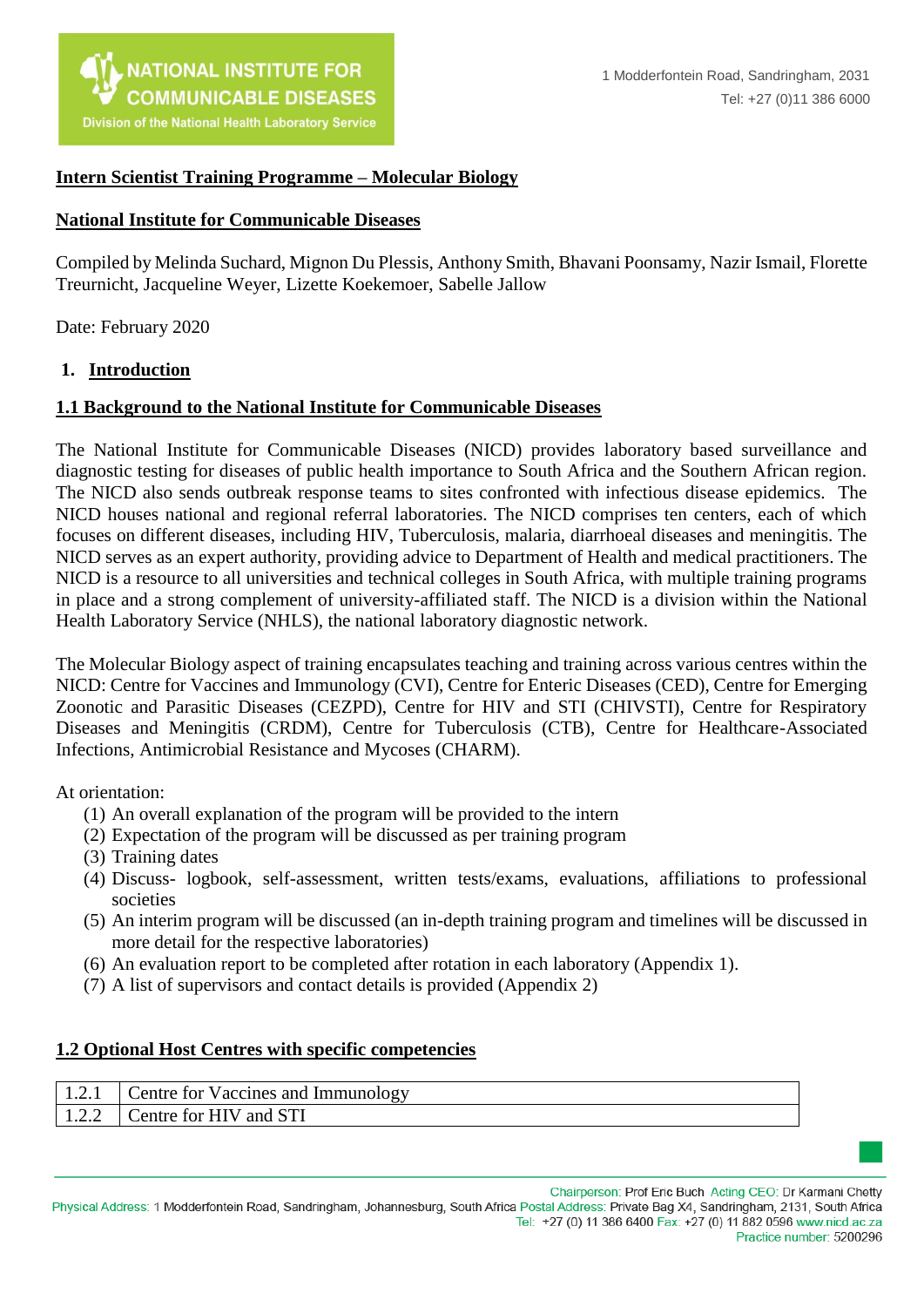| 1,2.3 | <b>Centre for Respiratory Disease and Meningitis</b>       |
|-------|------------------------------------------------------------|
| 1.2.4 | <b>Centre for Enteric Diseases</b>                         |
| 1.2.5 | <b>Centre for Tuberculosis</b>                             |
| 1.2.6 | Centre for Opportunistic, Tropical and Hospital Infections |
| 1.2.7 | Centre for Emerging and Zoonotic Diseases                  |
| 1.2.8 | <b>Sequencing Core Facility</b>                            |

#### **1.2.1 Centre for Vaccines and Immunology**

The Centre for Vaccines and Immunology provides laboratory support to South African and Southern African departments of health for surveillance of vaccine preventable diseases including acute flaccid paralysis (polio), measles, rubella, hepatitis A, hepatitis B, hepatitis C, enterovirus and tetanus. Specialized molecular diagnostic services are offered.

#### **Polio testing**

In support of the Global Poliomyelitis Eradication Initiative (GPEI) initiated in 1988 by the World Health Assembly, any new onset of hypotonic weakness (acute flaccid paralysis) in a child aged less than 15 years of age is investigated for poliovirus. Acute flaccid paralysis surveillance is a GPEI strategy to detect poliovirus circulation, re-importation of wild poliovirus into polio free-areas or regions and emerging vaccine derived polioviruses (VDPVs).

The Centre for Vaccines and Immunology is a national and World Health Organization accredited regional referral laboratory for AFP surveillance. The Centre conducts poliovirus isolation and identification for South Africa, Angola, Botswana, Lesotho, Mozambique, Namibia, Swaziland, Angola and the Democratic Republic of Congo. The Centre also conducts environmental surveillance for South Africa, Angola, Mozambique, and Zambia. Molecular analysis is performed by sequencing for PCR discordant samples and Poliovirus 2. Testing involves three aspects – maintenance of sterile cell lines, isolation of stool samples into cell lines with daily monitoring for cytopathic effects, and molecular typing of strains using polymerase chain reaction (PCR) and sequencing. Reporting of isolates and sequence information is performed weekly according to standardized templates in the format required by the World Health Organization. Results are also given to clinicians treating the patients.

Polio immunity testing is conducted using a microneutralisation assay. This is a labor-intensive assay used to measure functional antibodies, which block polio entry into cells. We are one of the few laboratories in the country still performing viral neutralization assays, allowing intern scientists a rare opportunity to become familiar with the methodology.

#### **Measles testing**

As one of the most contagious infectious disease, measles virus causes significant morbidity and mortality in children, and especially those who are malnourished and/or immune-compromised. Since the aim of Millennium Development Goal 4 is to reduce the overall number of deaths among children under 5 years of age by two-thirds from 1990 to 2015, routine measles vaccination coverage was selected as an indicator of progress towards this goal. Aggressive efforts to improve measles vaccination coverage resulted in an estimated 86% reduction in measles-related mortality globally between 1990-2008, representing a 23% reduction in all-cause mortality in the under-5 age group in this period.

The Centre for Vaccines and Immunology is the national and WHO regional referral laboratory for measles surveillance. Serology, specifically the detection of measles-specific IgM antibodies, is the most commonly used method of laboratory diagnosis of acute measles infection. The Centre provides a diagnostic service to referring clinicians. Additionally the Centre provides reference testing for the external quality assurance program run by the World Health Organization for measles. The Centre also uses PCR and sequencing to genotype measles strains and analyze the phylogenetic trees for any measles outbreak. Molecular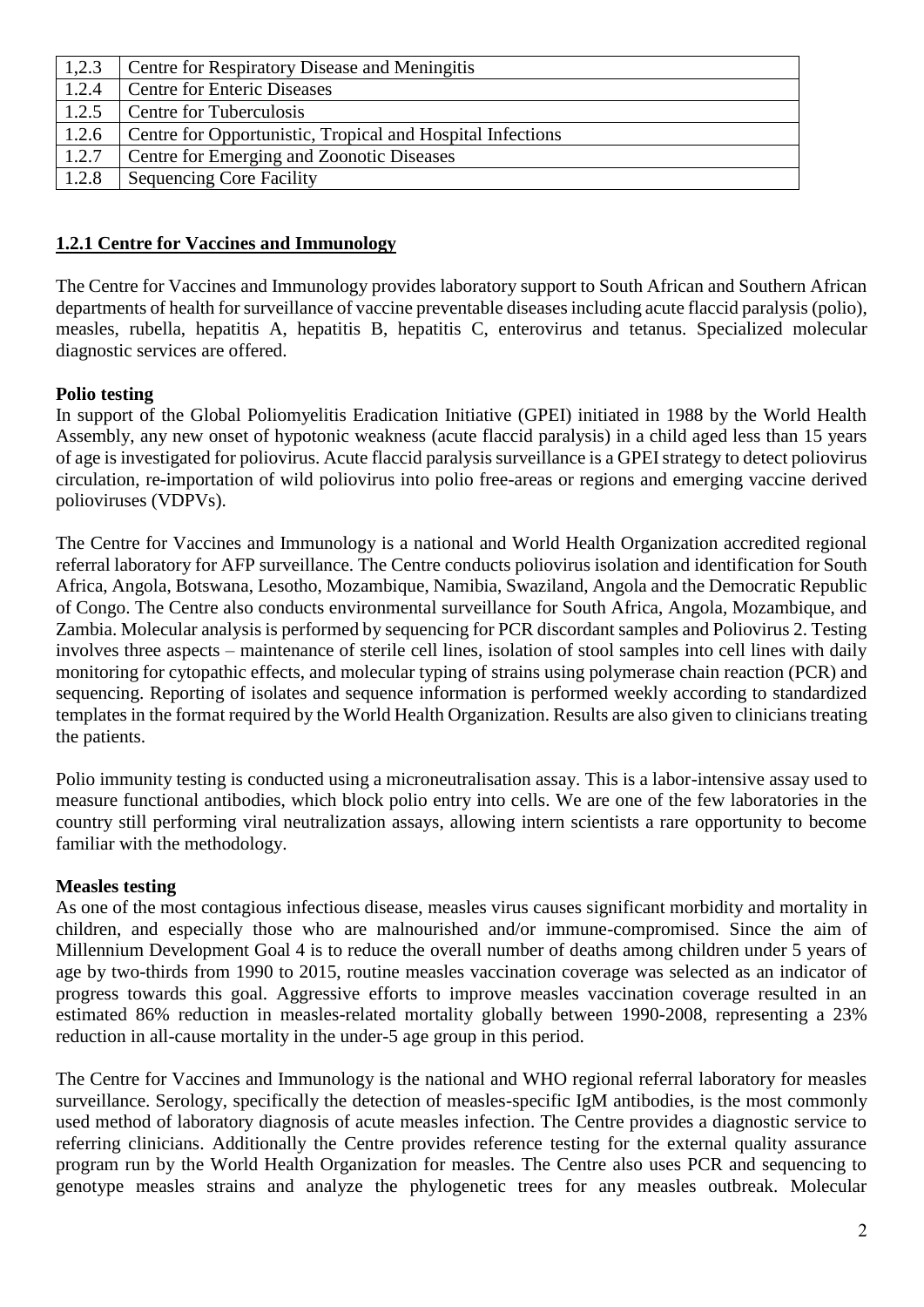epidemiology provides information to authorities regarding geographic distribution and evolution of measles strains.

## **Rubella**

Rubella surveillance is performed by serology using febrile rash surveillance samples. Since rubella presents with similar clinical symptoms to measles, laboratories often test for IgM against both viruses in suspected measles cases. IgM is a marker of recent infection. Avidity assays may be useful in certain cases. There is also surveillance for congenital rubella syndrome through the notifiable medical conditions system and active sentinel site surveillance.

### **Hepatitis B testing**

Hepatitis B vaccination was introduced into the South African Expanded Programme of Immunization in 1995. The HIV epidemic has increased the burden of disease in South Africa from Hepatitis B. The Centre for Vaccines and Immunology provides laboratory-based surveillance for hepatitis B performing data mining from the NHLS corporate data warehouse and periodic sero-surveys on residual sera from other surveillance programs. The Centre is involved in hepatitis B projects, often including genotyping to identify circulating strains of hepatitis B. Genotyping gives a snapshot of the burden of disease caused by each strain.

### **Hepatitis C testing**

There is currently no vaccine against hepatitis C and no national surveillance program. The burden of disease of hepatitis C in South Africa is not well defined. The Centre for Vaccines and Immunology provides laboratory-based surveillance in the form of data mining to inform on hepatitis C burden. Projects also use genotyping to identify the strain, which can provide prognostic information to the clinician.

### **Immuno-regulation laboratory**

The immuno-regulation laboratory in the Centre aims to identify correlates of protection to Tuberculosis and other infectious diseases by characterizing the immune response and factors that limit the effectiveness of the immune response. Factors such as regulatory T cells, cytokines, Human leucocyte antigens and antibodies to Human leucocyte antigens are studied by flow cytometry and molecular methodologies.

Specialized Facilities and equipment in Centre for Vaccines and Immunology

- $\triangleright$  Thermal Cycler
- 7500 Real Time PCR System
- Horizontal Gel Electrophoresis Apparatus
- > Flash Gel Dock
- $\triangleright$  UV Transilluminator
- $\triangleright$  Nanodrop Spectrophotometer
- Life Technologies 3500XL Genetic Analyser

Specific competencies from Centre for Vaccines and Immunology

- $\triangleright$  Neutralization assay for assessment of polio immunity
- Exposure to Intratypic differentiation (ITD) and Vaccine Derived Poliovirus (VDPV) screening of the Poliovirus using Real Time PCR
- $\triangleright$  Sequencing and analysis of the Poliovirus
- $\triangleright$  PCR for measles measles and or rubella viruses
- $\triangleright$  Genotyping measles and or rubella viruses
- $\triangleright$  Luminex based HLA typing

### **1.2.2 Centre for HIV and Sexually Transmitted Infections**

The Centre for HIV & Sexually Transmitted Infections (STI) is a resource of knowledge and expertise in HIV and other regionally relevant STIs to the South African Government, to SADC countries and to the African continent at large, in order to assist with the planning of policies and programmes related to the control and effective management of HIV/STIs. The Centre also aims to be a place of academic excellence in terms of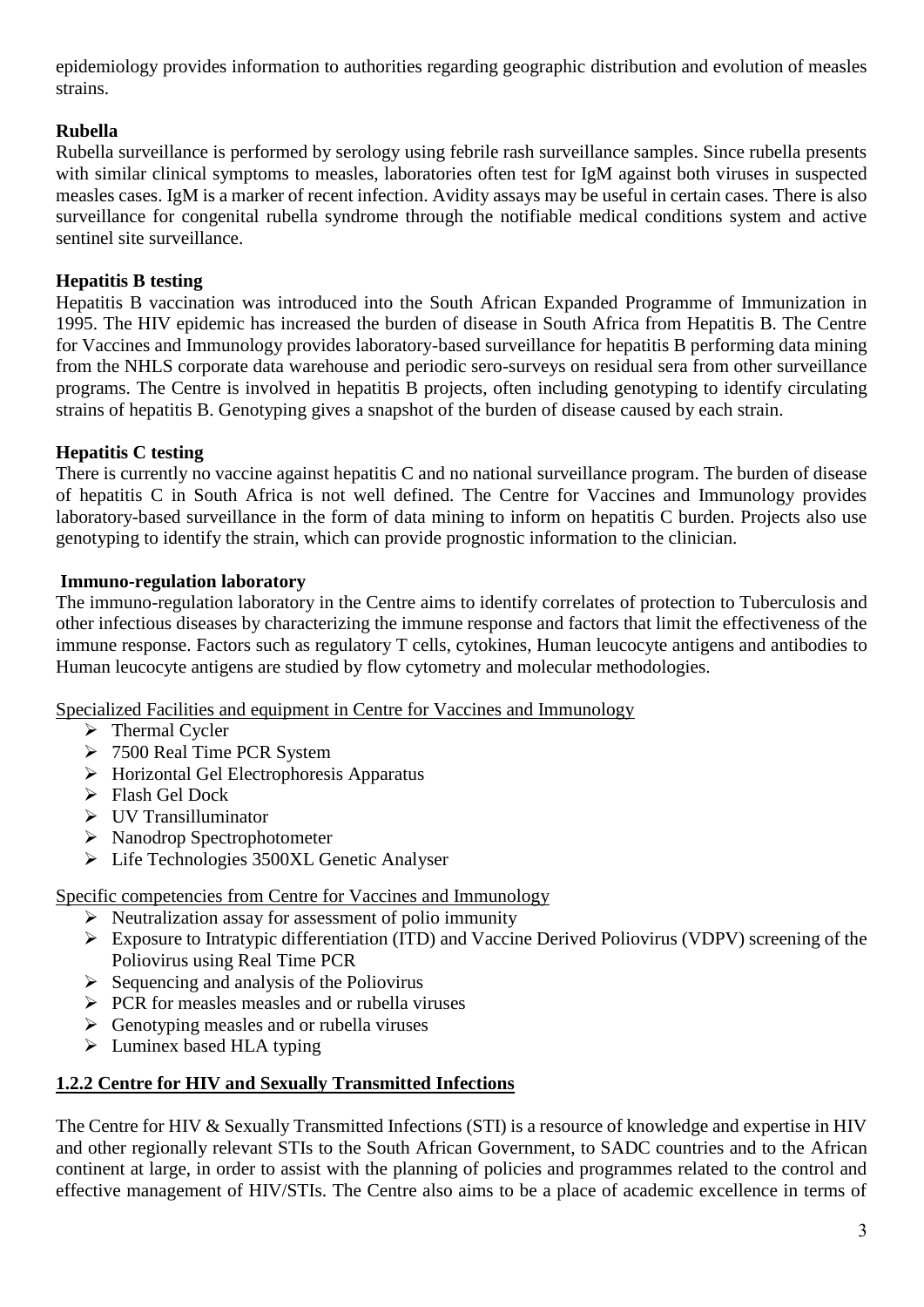both research and teaching/training. The Centre has a strong record of accomplishment in the research disciplines of HIV virology, HIV immunology, HIV/STI epidemiology, HIV/STI diagnostics and HIV-STI interactions, as well as in successful supervision of PhD and MSc students.

#### **HIV prevalence and incidence surveillance**

The Centre supports the National Department of Health's (NDoH) Annual Antenatal HIV-1 Prevalence and HIV Incidence survey and the South African Prevention of Mother to Child Transmission (PMTCT) Effectiveness study at 4-8 weeks post-partum. The latter survey is critical to inform on the continued success or otherwise of the decline in HIV transmission in the PMTCT setting. To improve surveillance of HIV incidence, methods are being applied to various surveys and since this methodology is new to the field in South Africa, optimum methods for analysis are being assessed.

#### **HIV drug resistance surveillance**

The Centre's HIV drug resistance laboratory is the designated Centre for national surveillance activities and also serves as a WHO regional HIV drug resistance laboratory. The laboratory has recently extended the scope of testing to include genotyping of dried blood spot specimens in addition to plasma, allowing for surveillance of resistance in pediatric patients. On-going surveys of transmitted resistance make use of specimens collected from young women in their first pregnancy who participate in the annual antenatal clinic survey. The laboratory also offers training to visiting scientists from local and sub-Saharan Africa.

#### **STI clinical syndrome, aetiological and gonococcal antimicrobial resistance surveillance**

The Gauteng STI surveillance project, run by the Centre in collaboration with the Gauteng Provincial Department of Health (DoH), collects STI syndrome data from public clinics. In collaboration with the NDoH, provincial DoHs, Alexandra Health Centre and NHLS laboratories, the Centre undertakes aetiological surveillance of three major STI syndromes (male urethritis syndrome, MUS; vaginal discharge syndrome, VDS; genital ulceration syndrome, GUS), as well as surveillance of gonococcal antimicrobial resistance, in Gauteng (Johannesburg), Mpumalanga (Nelspruit) and the Northern Cape (Kimberley) provinces. Molecular, serological and bacteriological methods are employed to test for a variety of STI pathogens

#### **HIV-1 rapid testing quality assurance and post-marketing surveillance of HIV rapid test devices**

The NDoH has expanded HIV testing in South Africa in the past three years with well over 15 million individuals tested. A critical component is the quality assurance of testing. PEPFAR-funded quality assurance coordinators conducted 235 on-site monitoring and evaluation visits to assess progress with HIV rapid testing and specifically the introduction of the use of internal quality assurance specimens as part of quality assurance monitoring. Three HIV rapid test kits were awarded the government tender in 2011. A key follow-on activity undertaken by the Centre was the post-marketing surveillance of the lots/batches of devices prior to release in testing sites.

#### **HIV external quality assurance schemes**

Centre staff coordinate the HIV EQA program for NHLS-participating laboratories. Serology panels are distributed to 181 laboratories and HIV RNA panels to 18 participating laboratories. Participation in the schemes is mandatory and reporting of both the serology and molecular scheme results as part of the quality improvement processes.

#### **Support for HIV vaccine trials**

The Centre provides results from validated end-point humoral antibody and molecular HIV assays for the HIV Vaccine Trial Network (HVTN).

### **Correlates of Protection against HIV-1**

The Centre is involved with multiple projects to characterize innate and adaptive aspects of protection against HIV disease. These include the role of CCR5 and its ligands, the role of natural killer cells and the role of host genetics, particularly at the human leucocyte antigen (HLA) loci.

### **Equipment for Centre for HIV and STI**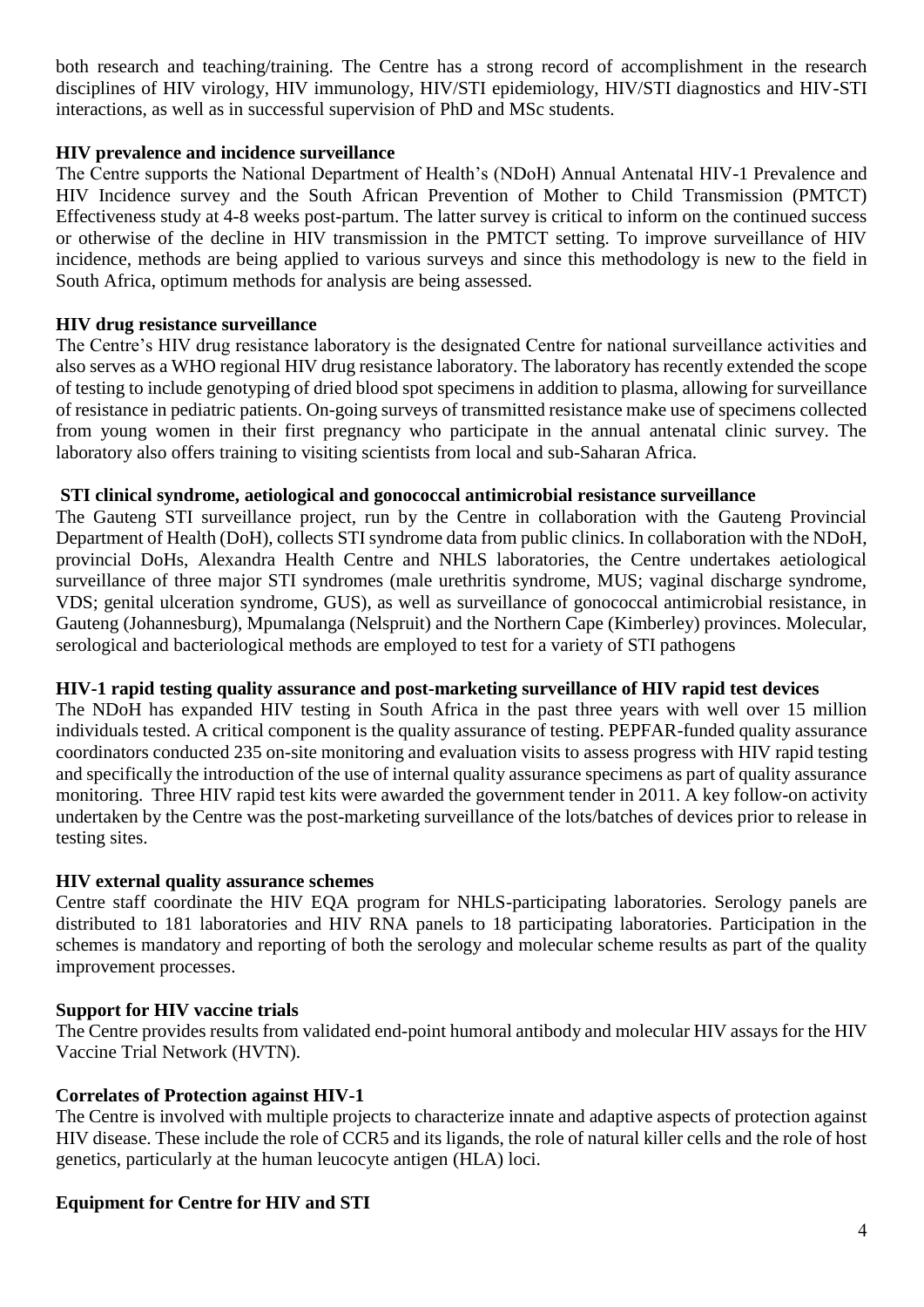Areas for molecular work include the following: a nucleic acid extraction laboratory  $(18 \text{ m}^2)$  with a MagNa Pure Extraction System, or NUcliSens easyMAG 2; the pre-PCR area  $(2 \times 10m^2)$  with a UV light to decontaminate surface areas; and a post-PCR laboratory  $(80 \text{ m}^2)$  with 10 PCR thermocyclers, a Gel-doc system, a Nanodrop spectrophotometer, a transiluminater, 2 Biocap extraction hoods and 3 electrophoresis power units. A separate laboratory  $(24 \text{ m}^2)$  is available for bacterial work and contains a Biohazard class II safety cabinet. The sequencing laboratory  $(10 \text{ m}^2)$  contains two Genetic Analyzers, a 3130xl and a 24 capillary 3500xl and 2 ultra-deep sequencing platforms, a 454 Junior and MiSeq. Currently these areas are utilized in the single genome amplification, sequencing and cloning of HIV-1 envelope genes.

Protein purification facilities include an AKTA Prime Pump, Chemi-doc gel system, SDS-PAGE tanks, Western-Blot equipment, a microplate washer and a microplate spectrophotometer.

Specific competencies from Centre for HIV and STI

HIV drug resistance genotyping

- Sample handling.
- Extraction of RNA from plasma and dried blood spots.
- PCR for HIV-1 *pol* gene.
- Sequencing of the PCR products.
- Sequence analysis using two softwares: Sequencher Version 5 and ReCall.
- Interpretation of HIV-1 drug resistance report from the Stanford database.

Bioinformatics for HIV drug resistance

- Align and edit sequences using Bioedit and Mega 5.
- Calculate genetic distances between patient viruses.
- Generate neighbour-joining tree and maximum-likelihood tree using Mega 5, PhyML and PAUP.
- Interpretation of phylogenetic trees and contamination identification.

### **1.2.3. Centre for Respiratory Diseases and Meningitis**

### **Background**

The Centre for Respiratory Diseases and Meningitis (CRDM) is a resource for surveillance, diagnostics, expertise and research in the field of communicable respiratory diseases and meningitis for South Africa and the African continent. The Centre generates data and provides expertise related to respiratory diseases and meningitis of public health importance to the South African national Department of Health, healthcare providers and regional and international collaborators, to assist with the planning of public health policies, programmes and response to respiratory disease and meningitis outbreaks. The Centre is also a source of capacity building and formal training within South Africa and the African region. CRDM includes bacteriology and virology laboratories, and a team of epidemiologists and surveillance field staff.

### Specific competencies

- Molecular detection and serotyping/grouping of *S. pneumoniae*, *N. meningitidis* and *H. influenzae*
- Strain characterization of organisms using multi-locus sequence typing or whole genome sequencing
- Molecular detection of atypical pneumonia-causing pathogens (*B. pertussis, M. pneumoniae, C. pneumoniae, Legionella* spp.)
- Taqman Array Card technology for simultaneous detection of multiple respiratory pathogens (viruses and bacteria)
- Influenza and other respiratory virus isolation
	- Hemagglutination inhibition assays to determine sensitivity of circulating influenza viruses to vaccineinduced antibodies or to evaluate exposure to novel or zoonotic influenza a viruses and other respiratory pathogens and lastly this assay can be used to evaluate the immune responses induced in vaccine recipients.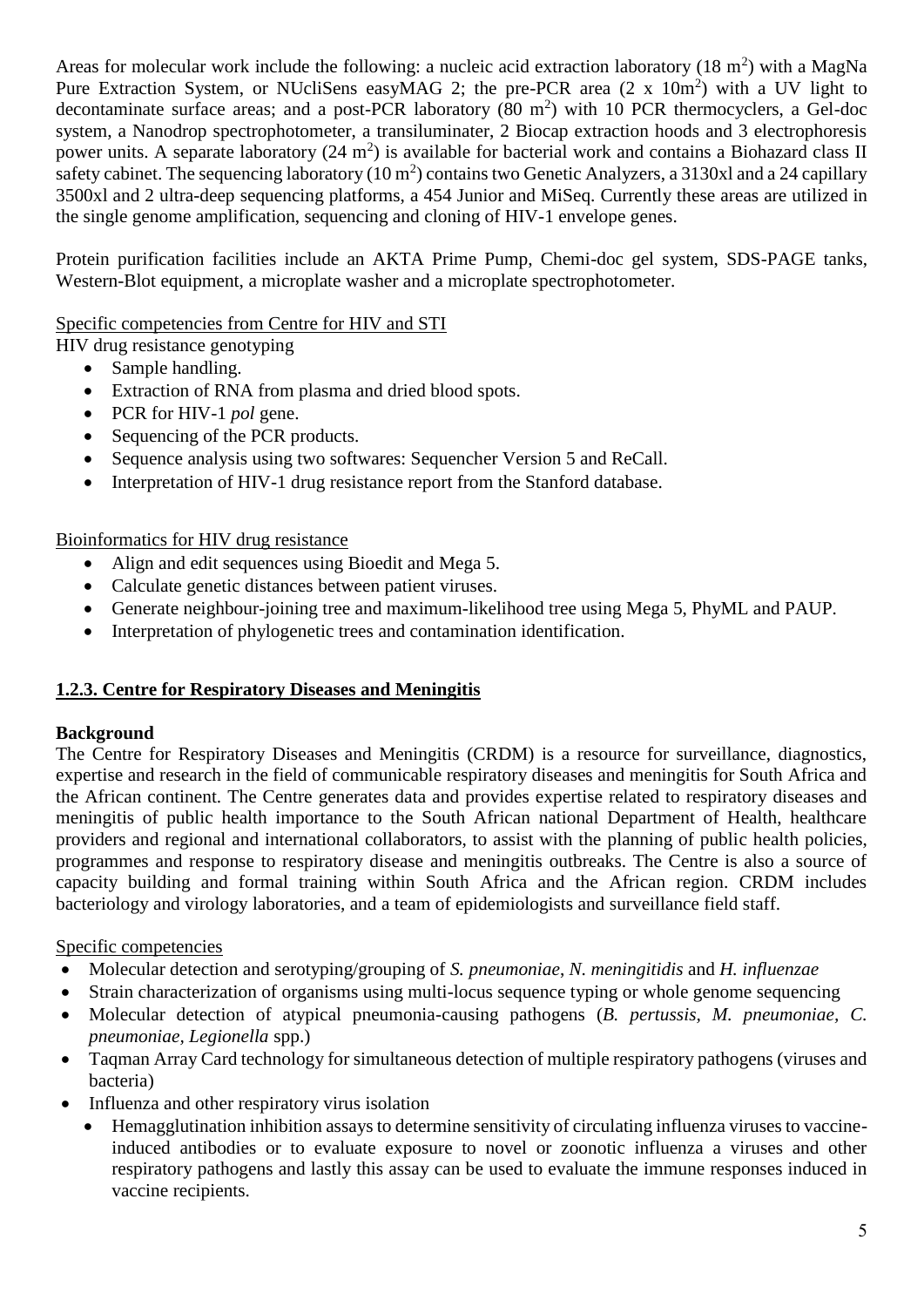- Conventional live virus based microneutralisation assays.
- Pseudovirion-based microneutralisation assays for BSL3 pathogens performed under BSL2 conditions
- Conventional PCR and sequencing of respiratory virus gene fragments
- Allelic discrimination real time RT-PCR assay to identify influenza B lineages and to identify known drug resistant mutation in the M and NA genes of influenza
- Phenotypic assay to determine sensitivity of influenza virus neuraminidases to antiviral drugs
- Multiplex real time RT-PCR for human respiratory viruses including influenza viruses
- Determination of cytokine levels in respiratory samples and/or other biological samples investigation of zoonotic respiratory viruses that cause respiratory / neurological symptoms
- Virus discovery for unknown causes of respiratory disease
- Genome sequencing using both Sanger and next generation sequencing methods

Specialized Facilities and equipment in Centre for Respiratory Diseases and Meningitis

- $\triangleright$  Thermal Cyclers
- 7500 Real Time PCR Systems and Roche 480
- ViiA7 real time PCR machine with block and centrifuge for TLDA cards
- $\triangleright$  Horizontal Gel Electrophoresis Apparatus
- $\triangleright$  Western blot apparatus with semi-dry transblot
- UV Transilluminator
- Nanodrop Spectrophotometer
- $\triangleright$  Bio-Rad Bio Plex 200
- $\triangleright$  Multi-label plate reader with stacker
- $\triangleright$  Glomax Luminometer
- $\triangleright$  GeneGnome imaging system for luminescence
- $\triangleright$  Bio-Rad Gel documentation system
- $\triangleright$  Magnapure 96 RNA extraction system
- > Nanophotometer

### **1.2.4 Centre for Enteric Diseases**

The Centre for Enteric Diseases (CED) is concerned with activities related to surveillance of pathogens associated with diarrhoea and enteric fevers, and investigation/response to enteric disease outbreaks (including foodborne and waterborne disease outbreaks). CED is tasked with developing strategies and providing information to combat diarrhoeal diseases in South Africa. CED monitors trends in diarrhoeal pathogen incidence and identifies areas for the introduction of additional interventions.

The bacterial division of the CED collects data on patients presenting throughout South Africa with both invasive and non-invasive disease caused by Salmonella species (including Salmonella Typhi), Shigella species, Vibrio cholerae, Listeria monocytogenes and diarrhoeagenic Escherichia coli. In order to make these data representative and reflective of disease burden in each province in the country, we actively motivate all diagnostic laboratories throughout the country to voluntarily submit limited demographic details and isolates to us centrally. In exchange, we offer serogrouping and serotyping results, regular feedback (quarterly reports by province sent to every laboratory participating) and aggregated numbers are published in the NICD Bulletin.

In addition to serogrouping and serotyping, E-tests are used to determine the minimum inhibitory concentration (MIC) of each isolate to antimicrobial agents, according to CLSI guidelines. The bacterial division also performs genotypic characterization of isolates, which includes various PCR tests and wholegenome sequencing (WGS) analysis. PCR tests are used to assist with diagnosis of particular pathogens and elucidate the presence of particular virulence (toxin) genes, such as those found in toxigenic E. coli and toxigenic V. cholerae. The molecular epidemiology of some bacterial pathogens is continually being elucidated, specifically that of outbreak or epidemic-prone pathogens such as Salmonella Typhi, L.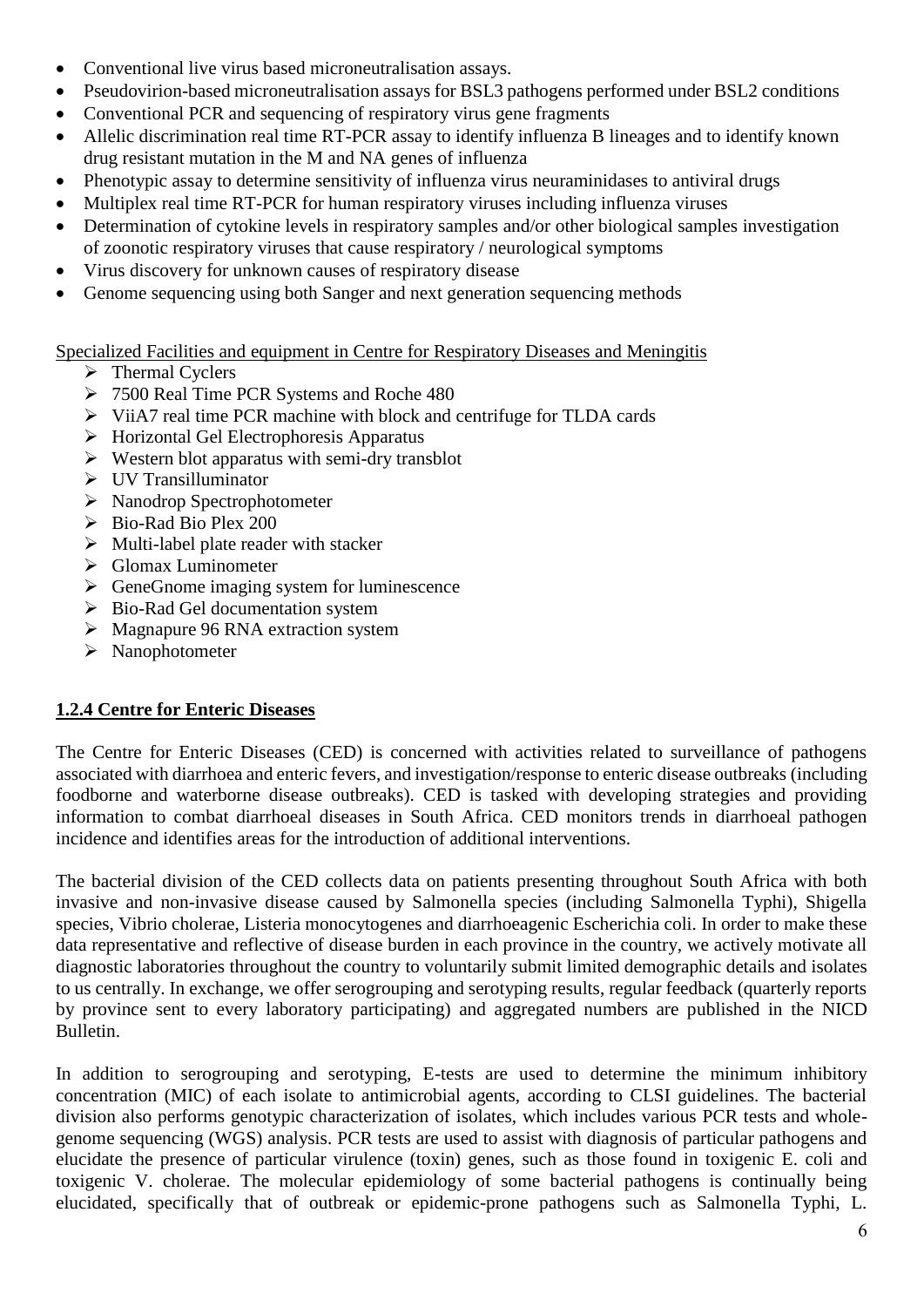monocytogenes and V. cholerae O1. The molecular epidemiology of bacterial pathogens is investigated via WGS. Analysis of WGS data is used to assess the genetic relatedness of isolates, for investigation of clusters and outbreaks. Core-genome multi-locus sequence typing (cgMLST) and single nucleotide polymorphism (SNP) analysis, are the two most commonly used tools to assess the genetic relatedness of isolates. These WGS data are interpreted together with epidemiological data to assist with investigation of outbreaks and identification of the source of outbreaks.

The introduction of the rotavirus vaccine into the national expanded program of immunization (EPI) in August 2009 was a positive step in combating diarrhoeal disease burden in children < 5 years in South Africa. The viral division of the CED has been tasked with monitoring the impact of the rotavirus vaccine and surveillance is planned to continue into 2015. Projects investigating rotavirus vaccine safety, optimal vaccine use, and improved vaccine efficacy are also being undertaken and will generate practical regional data for African countries considering introducing the rotavirus vaccine.

While rotavirus cases are being reduced by the introduction of efficacious vaccines, the remaining 70% of diarrhoeal cases need to be investigated. Stools collected through the rotavirus sentinel surveillance program are examined via an integrated diagnostics platform within the divisions of the CED. Surveillance for enteric viruses, other than rotavirus, has previously only been conducted on an *ad hoc* basis and the contribution of mixed pathogen infections has never been studied in the South African population. Expansion of the current diarrhoeal surveillance program to include more sentinel sites and offer a wider range of screening options will increase the quality and representativeness of the data generated.

#### Specific competencies in Centre for Enteric Diseases

- *Salmonella* species: identification, serotyping and antimicrobial susceptibility testing
- *Shigella* species: identification, serotyping and antimicrobial susceptibility testing
- *V. cholerae* (O1 and non-O1): identification, serotyping and antimicrobial susceptibility testing
- Diarrhoeagenic *Escherichia coli*: identification (via conventional PCR to detect for virulence genes), serotyping and antimicrobial susceptibility testing
- *Listeria monocytogenes*: identification and antimicrobial susceptibility testing
- Stool processing to extract DNA and RNA
- *Campylobacter* species: real-time PCR identification
- *V. cholerae* and cholera toxin: real-time PCR identification
- *Salmonella* species, *Salmonella* Typhimurium and *Salmonella* Enteritidis: real-time PCR identification
- Whole-genome sequencing (WGS) of bacteria
- Analysis of WGS data to investigate the genetic relatedness of bacterial isolates
- Analysis of WGS data using multi-locus sequence typing (MLST), core-genome MLST and single nucleotide polymorphism analysis
- Rotavirus: detection and genotyping via ELISA and RT-PCR
- Adenovirus: detection via ELISA and real-time PCR
- Norovirus: detection via real-time PCR
- Astrovirus: detection via real-time PCR

### **1.2.5 Centre for Tuberculosis (CTB)**

Functions of the CTB include provision of specialist diagnostic services, policy development and standardization of diagnostic methods, and the development and evaluation of novel technologies to advise strategic planning and policy. Further functions concern developing an integrated surveillance system; providing epidemiological data for the public, government and scientific community; and utilizing surveillance and microbiological data to design and implement research on a national basis. In addition to these, the Centre will continue to support the National Department of Health (NDoH) in the development of new TB guidelines and policy, support training programmes and work towards the detection, integration and response to outbreaks. The CTB provides support for the government of South Africa's objective for its 2012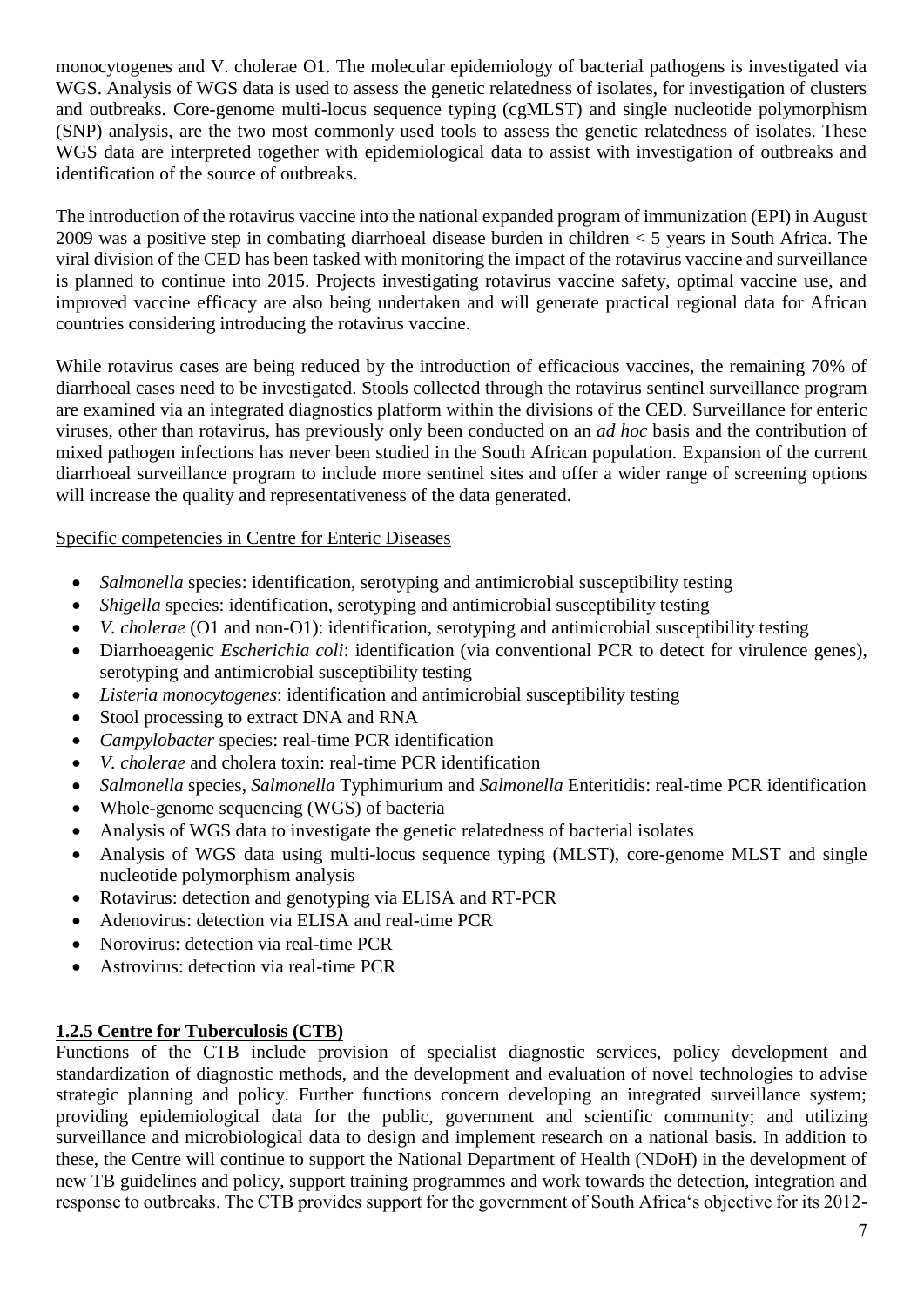2016 strategic plan of halving the number of new TB infections and deaths from TB by 2016. The Centre also plans to assist with TB control activities of other Southern African Development Community Countries.

#### **Trends in multidrug-resistant TB and emergence of extremely drug-resistant TB**

In 2010, there was an estimated prevalence of ~650000 cases of multidrug-resistant TB (MDR-TB) globally; while in 2008, there were ~1500 MDR-TB-related deaths. The World Health Organization (WHO) calculates that only 16% of the estimated number of MDR-TB patients that needed treatment in 2010 received treatment directed against MDR-TB. As part of the Global Project on Anti-Tuberculosis Drug Resistance Surveillance of the WHO/International Union against Tuberculosis and Lung Disease (IUATLD), a countrywide drug resistance survey was conducted in South Africa during 2000-2001. The survey recorded MDR-TB rates in the provinces, which varied from 0.9% to 2.6 % in new cases and from 3.9% to 13.7 % in retreatment cases. A second national drug resistance survey, details of which feature in this report, will be conducted in South Africa during 2012-2013.

The National Health Laboratory Service (NHLS) of South Africa provides facilities for mycobacterial culture and drug susceptibility testing (DST) covering rifampicin and isoniazid for the diagnosis of MDR-TB as well kanamycin/amikacin and the fluoroquinolones ofloxacin/moxifloxacin for the detection of extremely drugresistant TB (XDR-TB) on a regional basis throughout the country.

Based on information extracted from the CDW, the numbers of laboratory-confirmed MDR-TB patients in eight provinces (figures for KwaZulu-Natal were not available on CDW) were 5348 in 2007and 6198 in 2010. The proportion of MDR-TB cases compared with newly diagnosed culture-confirmed TB cases during this period was 5.0%. During the same period, the numbers of XDR-TB patients diagnosed per year in the eight provinces increased from 260 to 454, constituting on average 6.2% of the annually diagnosed MDR-TB cases.

#### **Monitoring of the genetic basis of resistance to anti-TB drugs**

Not only is surveillance of the extent of resistance to anti-TB drugs important but monitoring of the genetic basis for such resistance is also a priority for the development and upgrading of rapid molecular methods for resistance detection, as well as formulating strategies for prevention and containment, and serving as a basis for new drug development. South Africa with its high prevalence of TB and suboptimal performance of directly observed therapy, short course (DOTS) and DOTS Plus for management of known or suspected drugresistant TB, coupled with good laboratory facilities and expertise, offers ideal circumstances for the study of emerging and ongoing drug resistance. Unsurprisingly, study of the problem of drug resistance is receiving a very high priority in the 5-year business plan of the CTB and features in a large proportion of the projects envisaged in the plan.

#### **Epidemiological research and need for enhanced surveillance**

The realization of the importance of epidemiological research in the field of TB has led directly to the expansion of the National Tuberculosis Reference Laboratory (NTBRL) to include as an equal partner a wellstaffed Epidemiology division in the newly established CTB. A highly experienced epidemiologist from the Health Protection Agency in the UK was specifically seconded to South Africa for three years to promote and expand epidemiological expertise and activities in this country, heads the Epidemiology division.

Epidemiological research planned for the next five years will focus on public health surveillance including the large drug resistance survey designed to be representative of TB drug resistance in the country. Projects include optimizing surveillance of TB utilizing routinely collected data from the CDW, an enhanced surveillance project comprising sentinel surveillance of rifampicin-resistant TB and studying the emergence of rifampicin mono-resistance in the country, and surveillance of TB in hospitalized patients with severe respiratory illness, using an existing GERMS surveillance network in South Africa

#### Specialized Facilities and equipment in Centre for Tuberculosis

The Centre for Tuberculosis laboratory facilities include a P3 laboratory for handling of viable infectious agents and a P2 laboratory for downstream molecular and typing applications. Our Laboratories have a range of conventional and molecular diagnostics used for the detection of tuberculosis.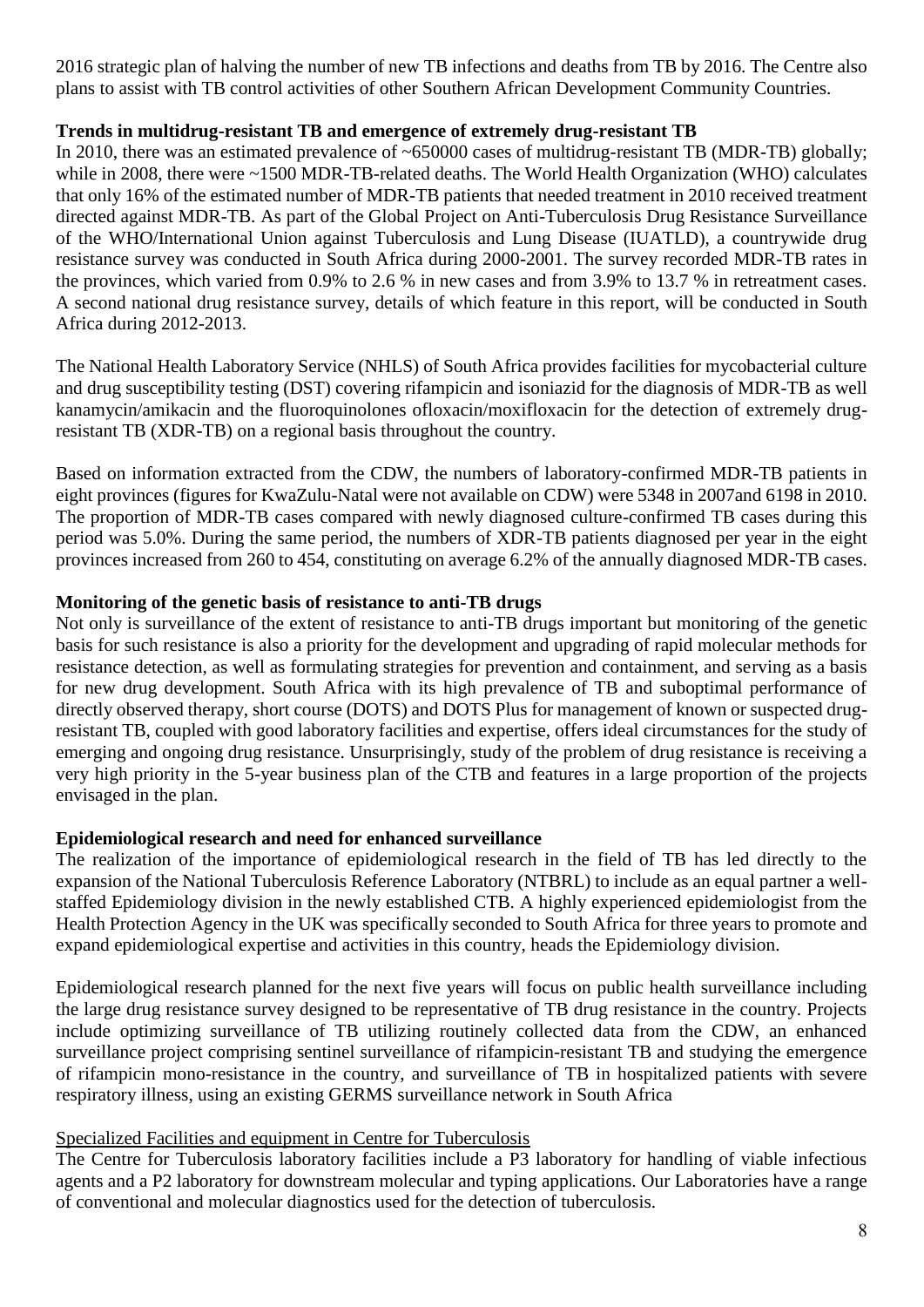### P3 Facility: 356m<sup>2</sup>

The P3 facility is separated into three sections, which include dedicated Culture laboratory, Microscopy and Molecular Laboratory and Drug Susceptibility Facility.

### P2 Facility:  $331m^2$

The Facility consists of four fully equipped molecular biology laboratories for sample preparation, extraction, Conventional and Real-time PCR assay generation, Post amplification analysis, Sequencing and Typing analysis and storage. The Facility is dedicated to providing diagnostic services, Sequencing and Strain typing for Mycobacteria.

#### Specialized equipment

- Nucleasens Easy Mag extraction system
- BSC Class II
- PCR workstation
- ABI 3130 sequencer
- StepOne Plus Real-time PCR instrument
- Convention PCR thermocyclers
- Riboprinter
- Gel-Doc system
- X-Ray developer
- BioTek plate reader
- Gel Eletrophoresis system
- NanoDrop (DNA quantification)
- Twincubators (Hain Lifescience PCR detection)
- GT Blot (Hain Lifesciences PCR detection)
- Oubit analyser
- MiSeq sequencer

#### Specific competencies

- Performing Xpert MTB/Rif assay and interpreting results
- Perform MTBDRplus/CM/SLT assays and interpret results
- Perform Spoligotyping an MIRU-VNTR typing and analyse results including phylogenetic analysis
- Performing sequence run with library preparation on the MiSeq and interpreting sequence data with data quality assessment

#### **1.2.6 Centre for Healthcare-associated Infections, Antimicrobial Resistance and Mycoses**

The NICD's Centre for Healthcare-associated Infections, Antimicrobial Resistance and Mycoses (CHARM) serves as a national hub of expertise in the fields of:

- 1. Healthcare-associated infections (HAIs)
- 2. Antimicrobial resistance (AMR)
- 3. Mycoses

#### Relevant to these three focus areas, the Centre conducts/ provides:

- 1. Surveillance
- 2. Outbreak investigations
- 3. Public health-focused research
- 4. Reference laboratory diagnostic services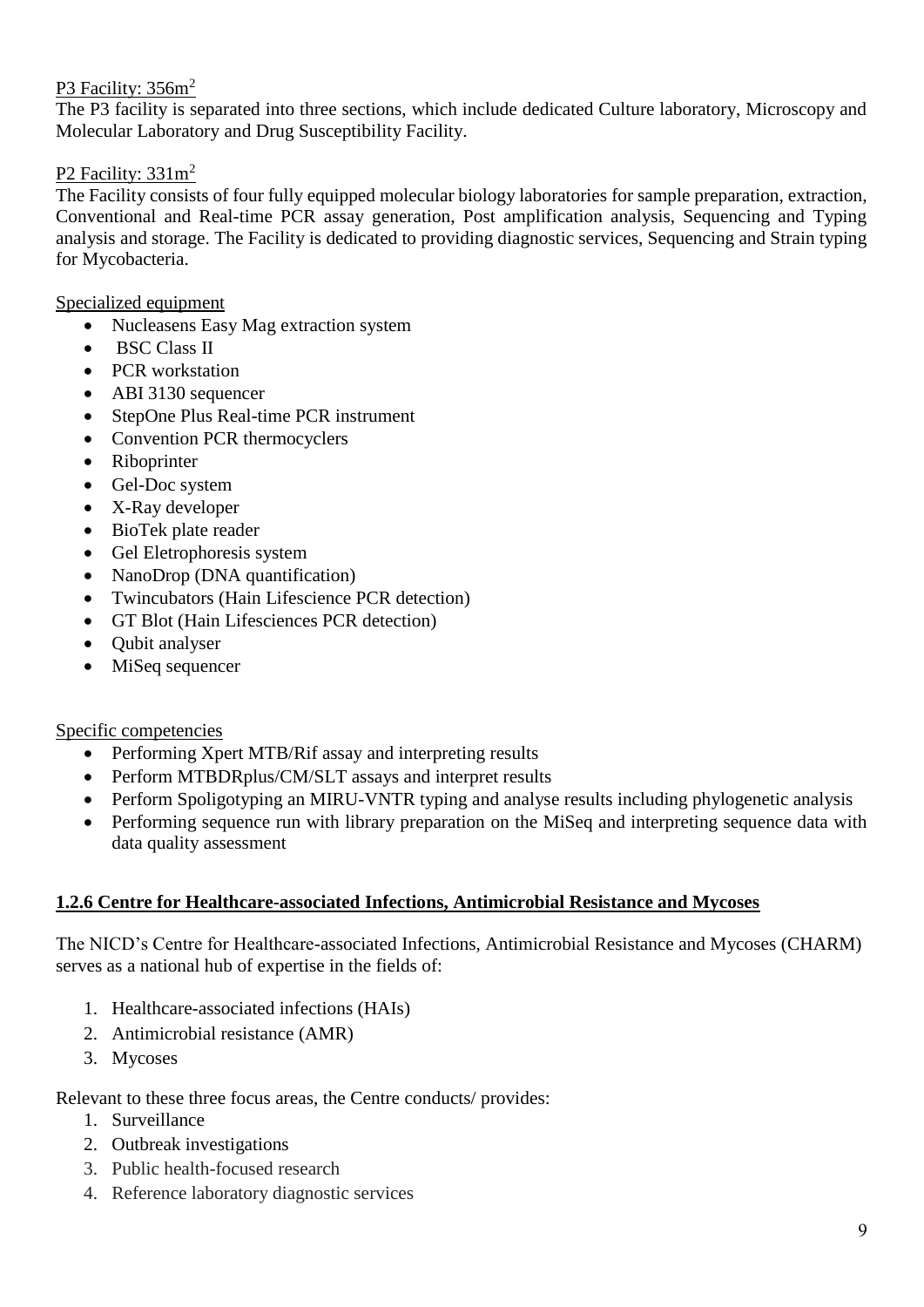### 5. Teaching and training

Strategic information from these activities is shared with the South African Department of Health and other major stakeholders.

## **Healthcare-associated infections (HAIs)**

- HAIs are among the commonest complications of a hospital admission, are costly for the patient and overall healthcare system and may lead to patient deaths
- This is an important *new focus area* for the Centre
- Plans are afoot to pilot surveillance for HAIs at sentinel hospitals and detect outbreaks at facility level
- The Centre is now involved in developing practical South African guidelines for hospital-level activities related to HAIs and AMR

### **Antimicrobial resistance (AMR)**

- AMR is associated with >700000 deaths every year, a number which could rise as high as 10 million in 2050
- AMR is a major focus area of the South African Department of Health and the NICD
- The Centre works on AMR in bacterial and fungal pathogens causing human infections in healthcare facilities and in the community, spanning the public- and private-health sectors
- The Centre was named a World Health Organization Coordinating Centre for AMR in 2017
- CHARM is also a National Coordinating Centre for the WHO Global Antimicrobial Resistance Surveillance System (GLASS)
- Senior members of the Centre represent NICD on the Ministerial Advisory Committee for AMR
- Laboratory-based surveillance is conducted for priority pathogens, including carbapenemaseresistant Enterobacteriaceae, the "ESKAPE" bacterial pathogens and *Candida auris.* The Centre is also responsible for compiling electronic surveillance data from public- and private-sector laboratories across the country. Surveillance data support development of standard treatment guidelines for certain infectious diseases. The Centre has two reference laboratories which provide support for outbreak and reference activities related to AMR

### **Mycoses**

- Over the last 5 years, NICD led implementation of a national cryptococcal antigen screening and pre-emptive treatment intervention, nested within the South African HIV treatment programme. The Centre is now involved in evaluating the effectiveness of this intervention to reduce mortality through an NIH R01-funded grant.
- The Centre contributed to discovery of emerging HIV-associated fungal pathogens such as the newly-described thermally-dimorphic fungus, *Emergomyces africanus*
- The Centre's mycology reference laboratory has expertise in antimicrobial resistance (AMR) for fungal pathogens and conducts national surveillance for candidaemia
- The Centre is involved in global efforts to improve access to antifungal medicines and fungal diagnostics

## **National stock culture collection (NSCC)**

- The NSCC was established in April 2004 and is now housed within CHARM
- The Culture Collection provides a quality-controlled and reliable source of reference bacterial, fungal and mycobacterial strains to NHLS laboratories
	- o Laboratories, which are accredited to ISO15189 as diagnostic medical laboratories, are required to control all procedures and tests.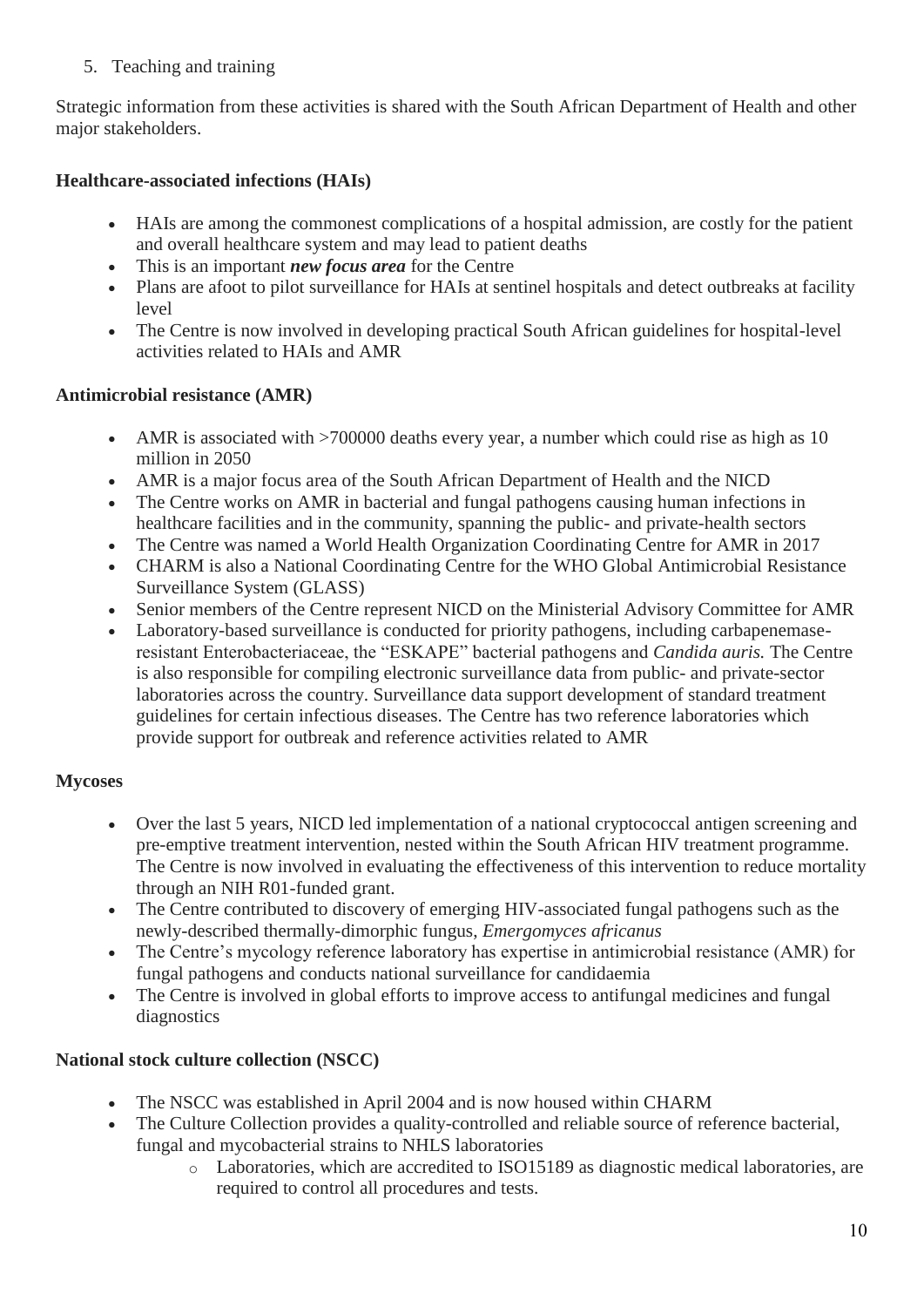- o Antimicrobial susceptibility and identification tests on bacteria/ fungi require reference strains on which control tests are performed.
- Strains are also available for teaching, training and research purposes
- The services of the NSCC were re-launched in February 2014 with development of a streamlined online ordering system, accessible via the NHLS intranet homepage
	- o This system requires laboratories to upload the relevant permits and registrations required by legislation and to select the strains they require
	- o There is traceability of strains until the order is received and acknowledged in the laboratory

The Centre for Healthcare-associated Infections, Antimicrobial Resistance and Mycoses aims to prevent and control opportunistic, tropical and hospital infections in South Africa by providing:

- Strategic information obtained through surveillance and research to the Department of Health and other major stakeholders
- Technical support for public health programmes such as the malaria control programme and the cryptococcal screening programme
- Reference laboratory services in the fields of parasitology, mycology, entomology and bacteriology Laboratory support for outbreak response
- Training for clinical, laboratory and public health personnel to ensure optimal diagnosis and control of diseases

The Centre focuses its efforts on opportunistic infections, particularly those that are HIV-related; tropical infections, especially malaria and its vectors; and nosocomial infections, concentrating on antimicrobial resistance in the hospital setting.

Specialized Facilities and equipment in the Centre for Healthcare-associated Infections, Antimicrobial Resistance and Mycoses

- $\triangleright$  Thermal Cycler
- $\triangleright$  Horizontal Gel Electrophoresis Apparatus
- G-Box Gel Documentation System
- UV Transilluminator
- $\triangleright$  Nanodrop Spectrophotometer

Specific competencies from Centre for Opportunistic, Tropical and Hospital infection

- $\triangleright$  Sequencing and Phylogenetic analysis of unknown / difficult fungi
- *Candida* species antifungal resistance genotyping (D- glucan synthase)
- Genotyping of *Candida parapsilosis*
- Genotyping of *Cryptococcus neoformans*

### **1.2.7 Centre for Emerging Zoonotic and Parasitic Diseases**

The CEZPD aims to establish itself as a national and international Centre of excellence for emerging and parasitic diseases. CEZPD aim to function as a resource for knowledge and expertise to the South African government, the SADC countries and the African continent, in order to assist in the planning of relevant policies and programmes and to harness innovation in science and technology to support surveillance, detection and outbreak response systems. In observing this goal, the CEZPD supports South Africa's commitment to the International Health Regulations.

### Specialized facilities and equipment in the Centre for Emerging Parasitic and Zoonotic Diseases

The CEZPD operates multiple biosafety level 3 laboratories and the only biosafety level 4 laboratory in South Africa. These facilities are geared for bacteriological, virological and animal work. In addition, the Centre operates several biosafety level 2 laboratories including PCR facilities and general molecular laboratories.

Equipment for molecular biology applications includes: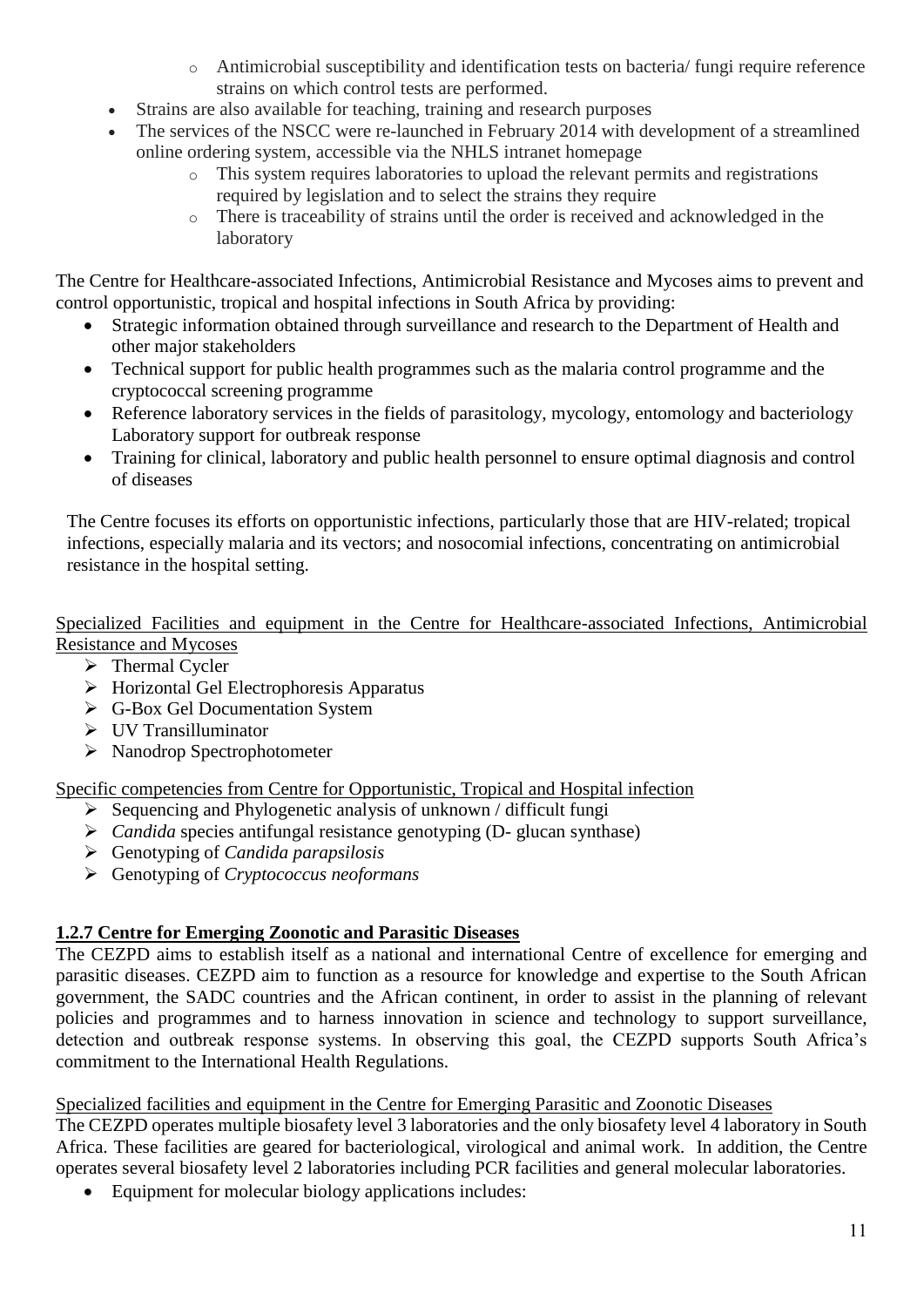- Lightcycler<sup>®</sup> v1.5 real time PCR machine (Roche)
- Lightcycler ® 480 real time PCR machine (Roche)
- Smartcycler II real time PCR machine (Cepheid)
- GeneAmp 2720 automated thermocyclers (Applied Biosystems)
- Real time turbimeter for loop mediated isothermal amplification (LAMP) (Teramecs)
- Agarose gel electrophoreses equipment
- Ultraviolet transilluminator with gel documentation system
- PAGE gel electrophoresis equipment
- Western blot equipment (i.e. semi dry and wet blotting equipment)
- Incubators, water baths, centrifuges, laminar flow cabinets, biosafety cabinets etc.

Specific competencies for Centre for Emerging Parasitic and Zoonotic Diseases

Performing and analysing molecular detection protocols for diagnosis of viral haemorrhagic fevers, rabies and arboviral infection including the use of real time, conventional and isothermal amplification protocols Additional competencies:

- Molecular sequencing of PCR products and basic analysis of sequence data
- Basic molecular cloning techniques (PCR product clean up, TA or other cloning vector cloning, blue/white and antibiotic selection techniques)
- Basic protein expression techniques in bacterial, baculo- and mammalian expression systems

#### **Parasitology Working Group**

The group provides a specialized parasitology reference service for routine diagnostic medical laboratories. In addition, some important opportunistic pathogens form the focus of its diagnostic, research, teaching, and surveillance activities. *Pneumocystis jirovecii* is an unconventional opportunistic pathogen that causes the important AIDS-defining infection, Pneumocystis pneumonia (PcP). The estimation of the burden of PCP in HIV-positive patients at sentinel sites in South Africa is a current project. Other opportunistic diseases being studied are microsporidiosis, toxoplasmosis, and free-living amoeba infections. Malaria and echinococcosis are other areas of interest for the group.

Specific competencies for Parasitology

- PCR for *P. jirovecii*
- RFLP/ Sequencing for *P. jirovecii* DHPS genotypes
- Multiplex PCR for malaria
- PCR for microsporidia

### **1.2.8 Sequencing Core Facility**

The Sequencing Core Facility aims to provide accurate, high quality and cost-effective next generation sequencing (NGS) solutions. The facility currently supports all centres at the NICD in terms of NGS and bioinformatic needs, thus it acts as an extension of every centre with regards to NGS capacity. Since its inception, the core facility has continually engaged in several projects from design to completion. Some key focus areas involve whole genome sequencing (de novo and re-sequencing), custom amplicon sequencing and metagenomics (viral and bacterial). The NICD Sequencing Core Facility currently supports The genomics server offers secure, powerful, and flexible bioinformatic computing accessible to all NICD scientists. CLC Genomics Server Core aims to provide a unique and stable software architecture core that makes it possible to apply a range of bioinformatics analysis-solutions on high-throughput sequencing data.

#### Specialized facilities and equipment in the Sequencing Core Facility

The sequencing core facility has a dedicated server (genomics server) for data analysis. The genomics server offers secure, powerful, and flexible bioinformatic computing accessible to all NICD scientists. CLC Genomics Server Core aims to provide a unique and stable software architecture core that makes it possible to apply a range of bioinformatics analysis-solutions on high-throughput sequencing data.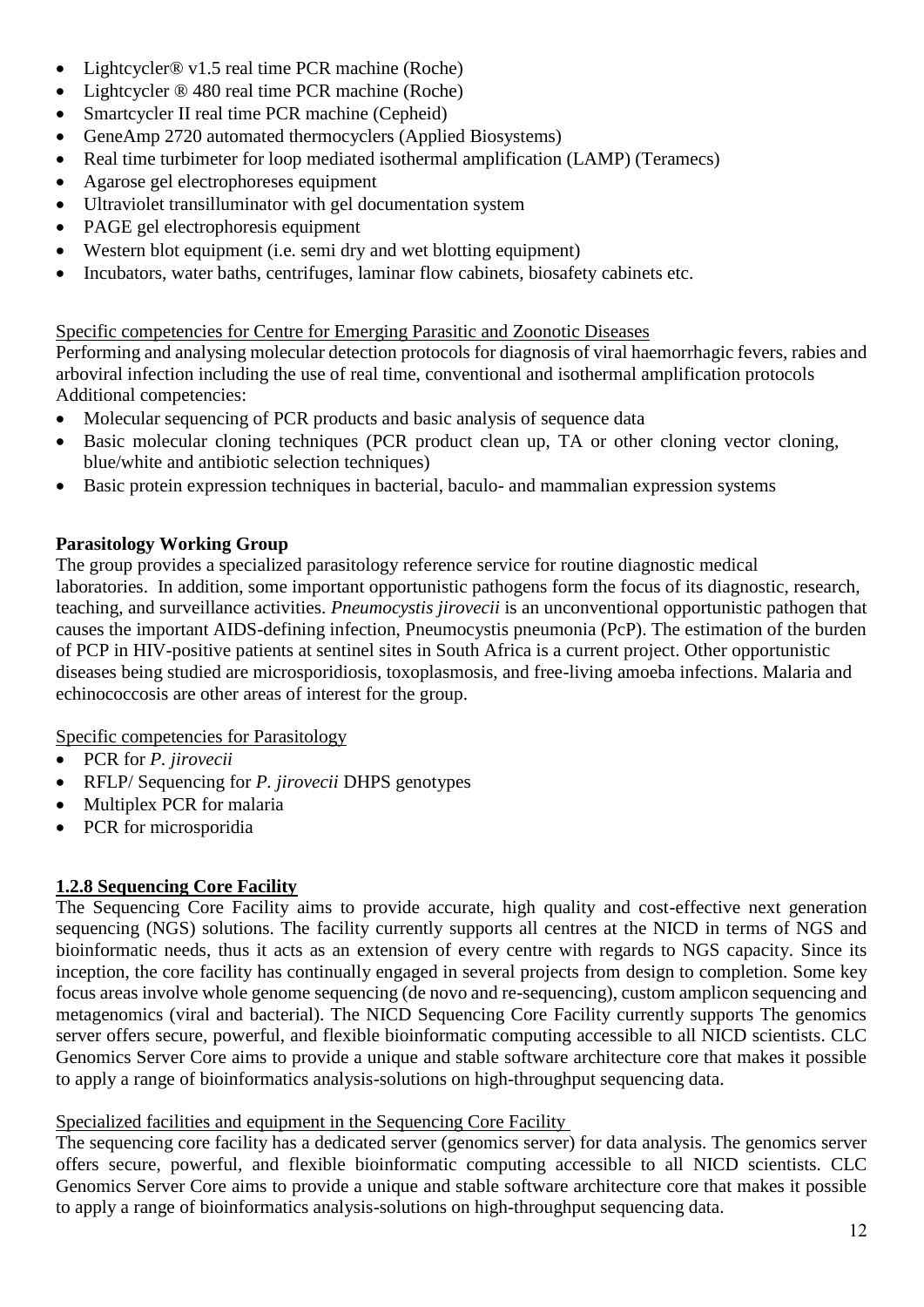Equipment for molecular biology applications includes:

- three Illumina MiSeq sequencers
- Pachio
- Illumina Nextseq 550
- Flurometric Quantitation: Qubit/Quant-iT
- NanoDrop Spectrophotometer
- Agilent TapeStation
- FlashGel Electrophoresis System
- Standard Agarose Gel Electrophoresis
- MilliO or Ultrapure Water System (18.2 MΩ-cm water)
- $\bullet$  Heat block(s)
- Centrifuge:
- Microplate rotor
- Microcentrifuge rotors (for 1.5-20mL tubes)
- Thermal Cyclers
- Real-Time Thermal Cyclers
- Ultraviolet transilluminator with gel documentation system
- PAGE gel electrophoresis equipment

#### Specific competencies for sequencing core facility

Performing and analysing full genome or sequencing with next generation sequencing techniques. Additional competencies:

- Library preparation: libraries are created using random fragmentation of DNA, followed by ligation with custom linkers
- Amplification: the library is amplified using clonal amplification methods and PCR.
- Sequencing: DNA is sequenced using one of several different approaches
- Analysis of sequence data

#### **2. Training programme in molecular biology**

#### **2.1 Description of Training programme**

Each intern medical scientist will complete a 2-year training program. The training program will comprise a minimum of 21 months in the host Centre. Core competencies are expected to be met by each intern. Each host Centre will additionally train in Centre specific competencies. There will be 2- 3 months of rotations in a different NICD Centre or as part of the established 3-month NICD annual rotation programme, when all laboratories at the NICD are visited for up to 2 weeks each.

#### **2.2 Summary of training programme**

|                                                         | $\vert$ A $\vert$ 21-22 months $\vert$ Host centre at NICD $\vert$ Any of the centres at NICD |
|---------------------------------------------------------|-----------------------------------------------------------------------------------------------|
| $\mid$ <b>B</b> $\mid$ 2-3 months <sup>*</sup> Rotation | Rotation programme through various NICD centres                                               |

\*For the rotation through other NICD centres – a minimum of 4 other centres will be visited. *Rotation choice depends on workload and logistical considerations. Choice will be determined by consultation between NICD staff and relevant laboratories.*

#### **2.3 Overall Outcomes of the internship:**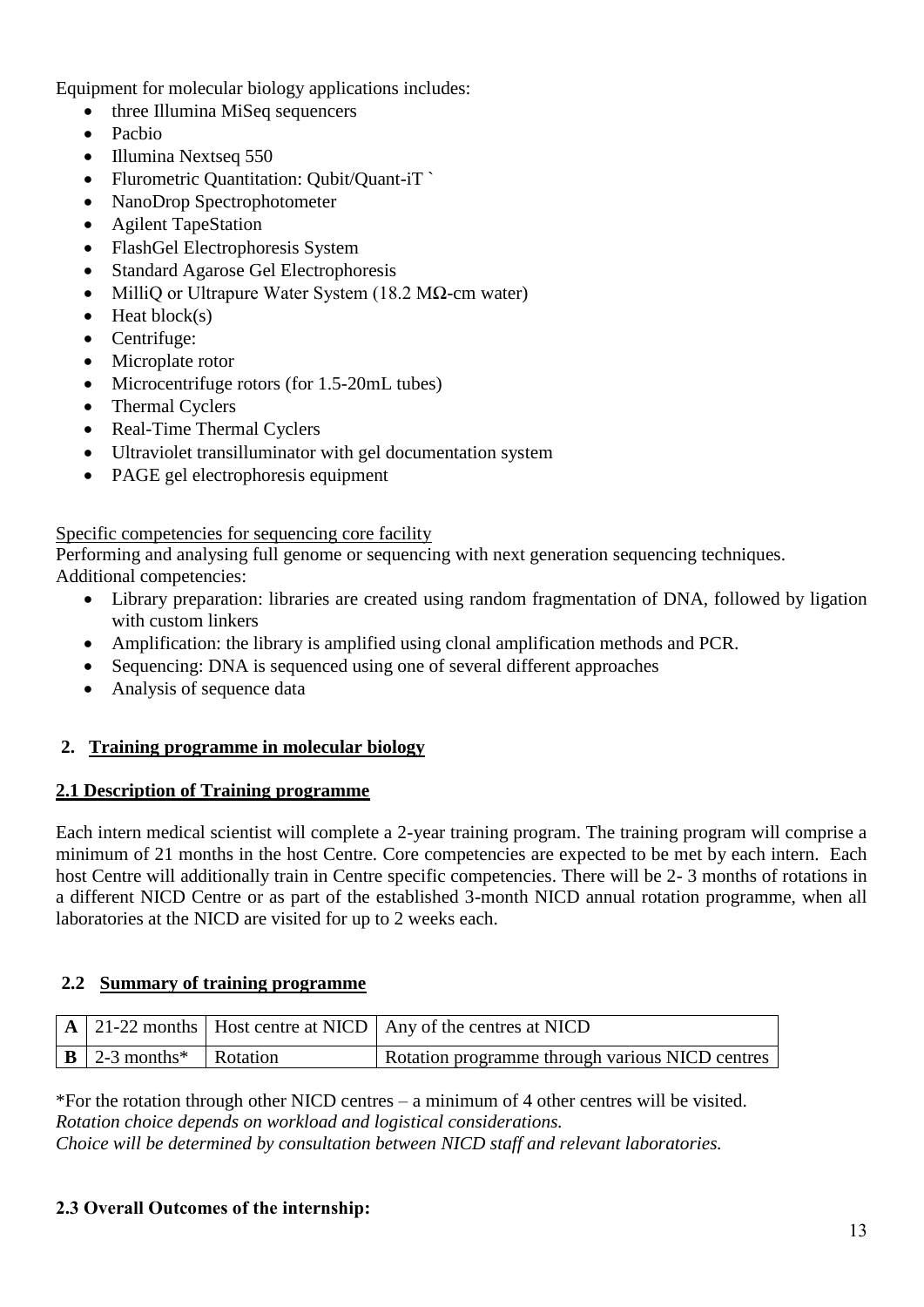2.3.1 To be able to recognise and apply professional conduct and ethical principles.

2.3.2 To be able to perform the administration and management of a laboratory in terms of maintaining the quality process, Good Laboratory Practice, laboratory safety and the quality management system)

2.3.3 To be able to apply basic scientific principles and academic knowledge.

2.3.4 To be able to perform laboratory methods in accordance with standard operating procedures and the interpretation of results relevant to a laboratory diagnostic environment.

2.3.5 To be able to define and apply research principles, compile a scientific report and present the findings. (Use of database/s and apply bioinformatics).

### **2.4 Outline of training programme during twenty-one-month program**

The following general principles will be covered in the 21-month rotation.

- **Good Laboratory Practice**: Regular training is conducted for all staff. Laboratory divisions conducting patient testing have SANAS accreditation for ISO 15189. This will include exposure to laboratory management, quality assurance activities of the department, role of standard operating procedures and adherence to these, documentation such as quality manual, safety manual etc. This will involve an orientation program and ongoing bench exposure.
- **Safety Training –** regular training provided for all staff. The safety representative in the laboratory will be responsible for the training.
- **General Laboratory techniques:** centrifugation, pipetting, sample preparation, chain of custody, laboratory information system, sample storage.

The 21-month rotation will ensure that the intern emerges with expert knowledge in molecular biology, be able to troubleshoot as well as use initiative to instigate new work in a particular area. During this time, they will be expected to spend at least 50% of their time on routine work done by the laboratory. Research projects they are doing, including the possibility of a Masters project, should fit within the remaining 50% of time.

Each Centre will offer at least two modules to the intern scientist during the 21-month period. Intern scientists will be expected during this time to become proficient in running the routine assays carried out by their unit. They will become expert in the molecular assays including troubleshooting when there are problems, instrument maintenance and quality control measures. They will be expected to attend the academic teaching available in the unit e.g. tutorials, journal clubs etc. They will also attend the bi-monthly NICD research meeting. Interns maybe given an opportunity to present at university research days and/or national conferences, where possible.

The intern scientist will be expected to compile a portfolio suitable for assessment as determined by the HPCSA. This will include an information on all assays witnessed and performed as well as one or more projects. The project(s) may include at least one of the following

- Instrument validation
- Test validation
- Test optimisation
- Research question

With appropriate university or ethics approvals, if necessary.

#### **2.5 Outline of training included in the 2-3 month modules**

During the 2-3 month rotations, the intern will be exposed to the theory and techniques spanning the tests offered by the laboratory. The aim is to give an overview of tests available, equipment and expertise available, an introduction to the pathology tested in the various units, and to stimulate the interest of the intern. The intern will be expected to understand the principles involved in the techniques. They will NOT however be expected to have performed all the techniques mentioned, nor to be able to run the tests without supervision. Rather the aim is to learn which tests are available and for which patients they would be applicable.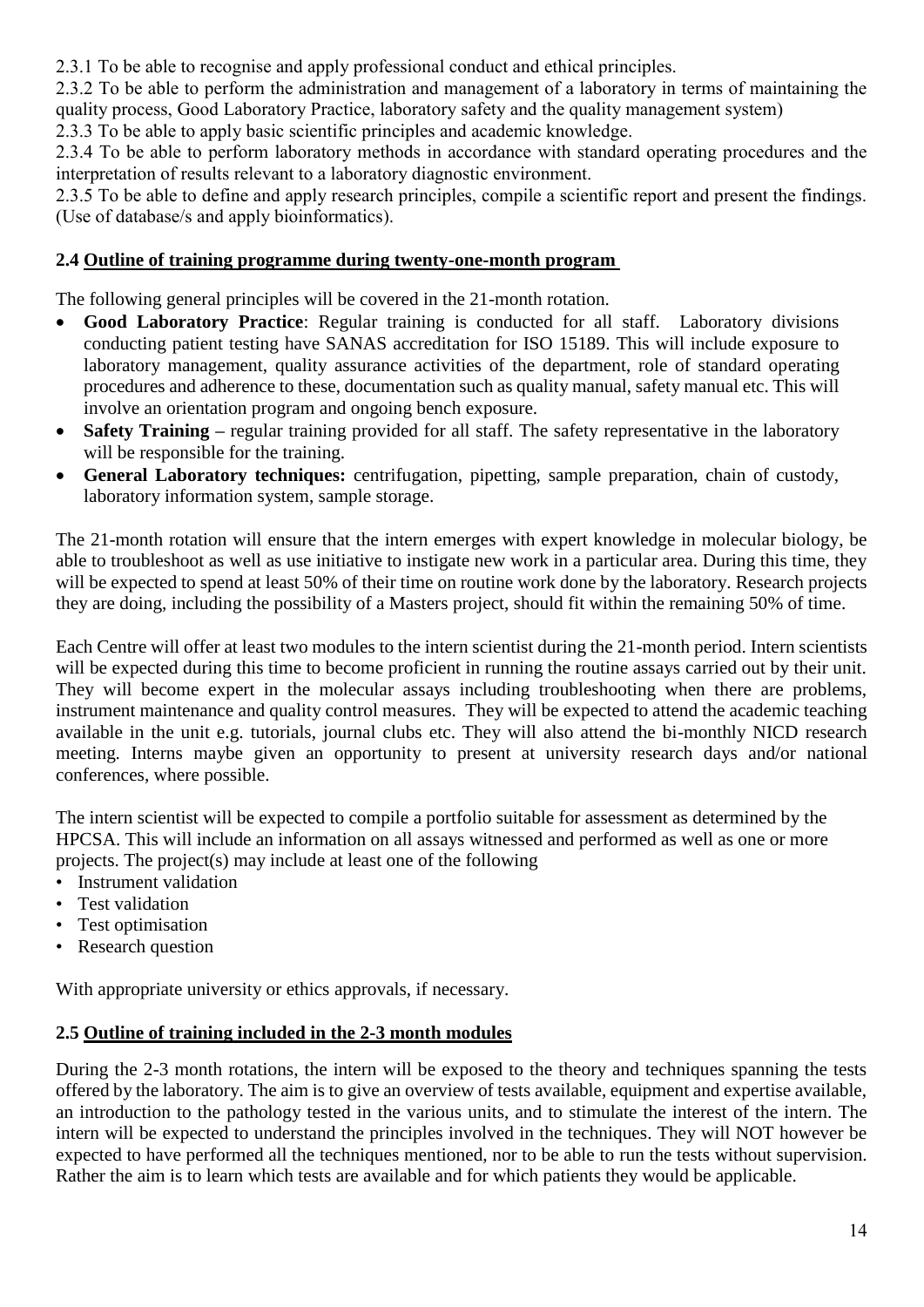#### **3 Assessment**

Assessment will be performed according to rules and regulations stipulated by the HPCSA. Requirements for internal assessment of the candidate will be the following:

#### **3.1: Ongoing assessment**

Ongoing assessment will consist of an evaluation report of the intern scientist by the unit head after a year of internship and finally before portfolio submission. The report will be based on the interim portfolio being collated by the intern (see below) as well as an evaluation of his/her general laboratory demeanour including:

- Attention to good laboratory practice
- Participation in academic activities
- Laboratory expertise acquired

The evaluation will be discussed in full with the scientist during an interview and relevant feedback given. Opportunities for improvement will be discussed and noted.

### **3.2: Final Portfolio**

For registration in the discipline of Immunology, the portfolio will consist of:

- Logbook of tests performed
- Logbook of tests witnessed but not performed
- Printout of any oral presentations e.g. PowerPoints
- Copy of any journal articles presented with short explanation of for which forum it was presented e.g. "presented at immunology journal club, 27 January 2019" and signed by a senior staff member or the journal presenter.
- At least one of the following
	- o **1. Project demonstrating capability in the scientific method and computer literacy. This may have the form of a research paper i.e. including introduction, methods, results, discussion, conclusion and references or in the form of an instrument or test validation and written up as a report.** These must comply with ethical guidelines and ethics approval must be included, if required, by the study. Dissemination of the results via conference presentation or publication is desirable.
	- o **2. A case study related for which a molecular diagnostic test has been used, including patient history, clinical investigations, laboratory investigations, discussion and references**. These must comply with ethical guidelines and ethics approval must be included, if required, by the study. Dissemination of the results via conference presentation or publication is desirable.
- Evaluation reports/ attendance certificate from head of relevant units at the end of each rotation.

### **4 Competencies**

The following are the specific competencies expected from all intern medical scientists on completion of internship in molecular biology:

#### 4.1 Core laboratory Competencies in Molecular Biology

Core laboratory competencies expected from a scientist in molecular biology include the following:

• Perform DNA/RNA extraction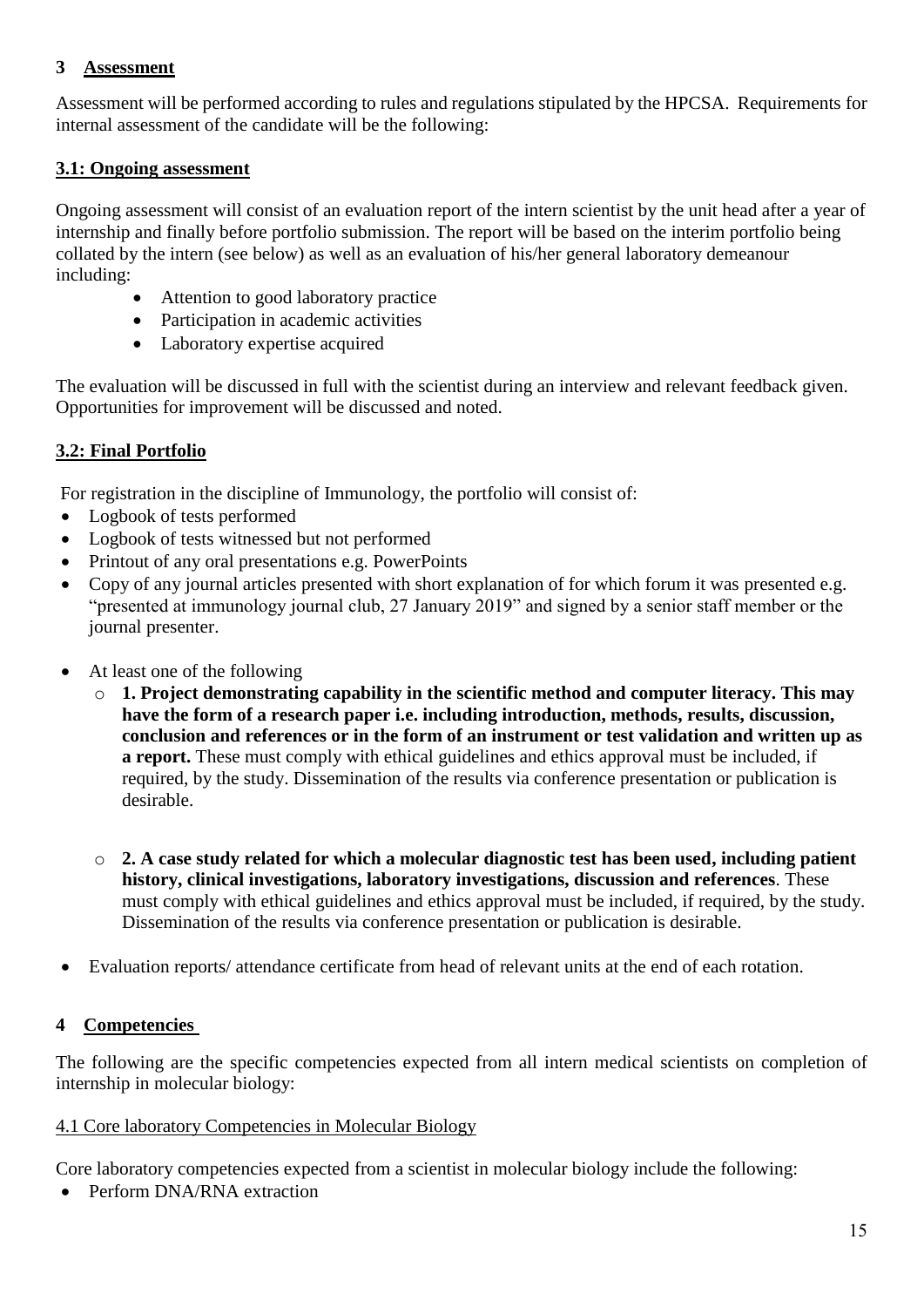- Perform quantification and purity assessment of DNA/RNA/protein
- Perform a traditional PCR assay
- Interpret PCR results via gel electrophoresis
- Perform a real-time PCR assay
- Interpret results of a real-time PCR assay
- Ability to make up solutions using calculations of molar concentration and molecular weights
- Sequence assembly and application of general/ advanced tools to analyse data

### 4.2 Core theory for a scientist in Molecular Biology

Core theoretical knowledge for a scientist in molecular biology includes the following:

- Principles of cell biology and cell structure
- Principles of DNA replication, transcription, translation, cell division
- Understanding of nomenclature for triplet amino acid codes
- Principles of epigenetics
- Principles of molecular amplification techniques including PCR, isothermal amplification methods etc.
- Use of bioinformatics tools
- Principles of DNA sequencing
- Understanding of statistical concepts including sensitivity, specificity, positive and negative predictive values of laboratory assays.
- Principles for method evaluation and method comparison

### 4.3 Other Laboratory Competencies

- Ability to provide interpretation of molecular data and a diagnostic opinion
- Understanding of the molecular methodology advice
- Awareness of the evidence base that underpins the use of the procedures employed by the molecular laboratory
- Must be able to interpret data and recommend further course of action
- Must be aware of the strengths and weaknesses of the evidence base for commonly used procedures and investigations in molecular biology.
- Must be able to contribute to monitoring of patients as appropriate within molecular diagnostic service.
- Awareness of importance of turn-around times and audit trail to ensure quality of results

## 4.5 Technical Competencies

- Understanding of the principles associated with a range of techniques employed in the molecular biology specialty.
- Knowledge of the standards of practice expected from these techniques used in molecular biology
- Experience of performing techniques in molecular diagnosis.
- The ability to solve problems that might arise during the routine application of techniques (troubleshooting) used in molecular biology
- Understanding of the principles of quality control and quality assurance
- Experience of the use of quality control and quality assurance techniques including restorative action when performance deteriorates.
- Ability to perform common technical procedures in molecular biology as detailed in the local Standard Operating Procedures.
- A critical ability to review the results and determine the significance of quality control and assessment information for relevant analytical procedures in molecular biology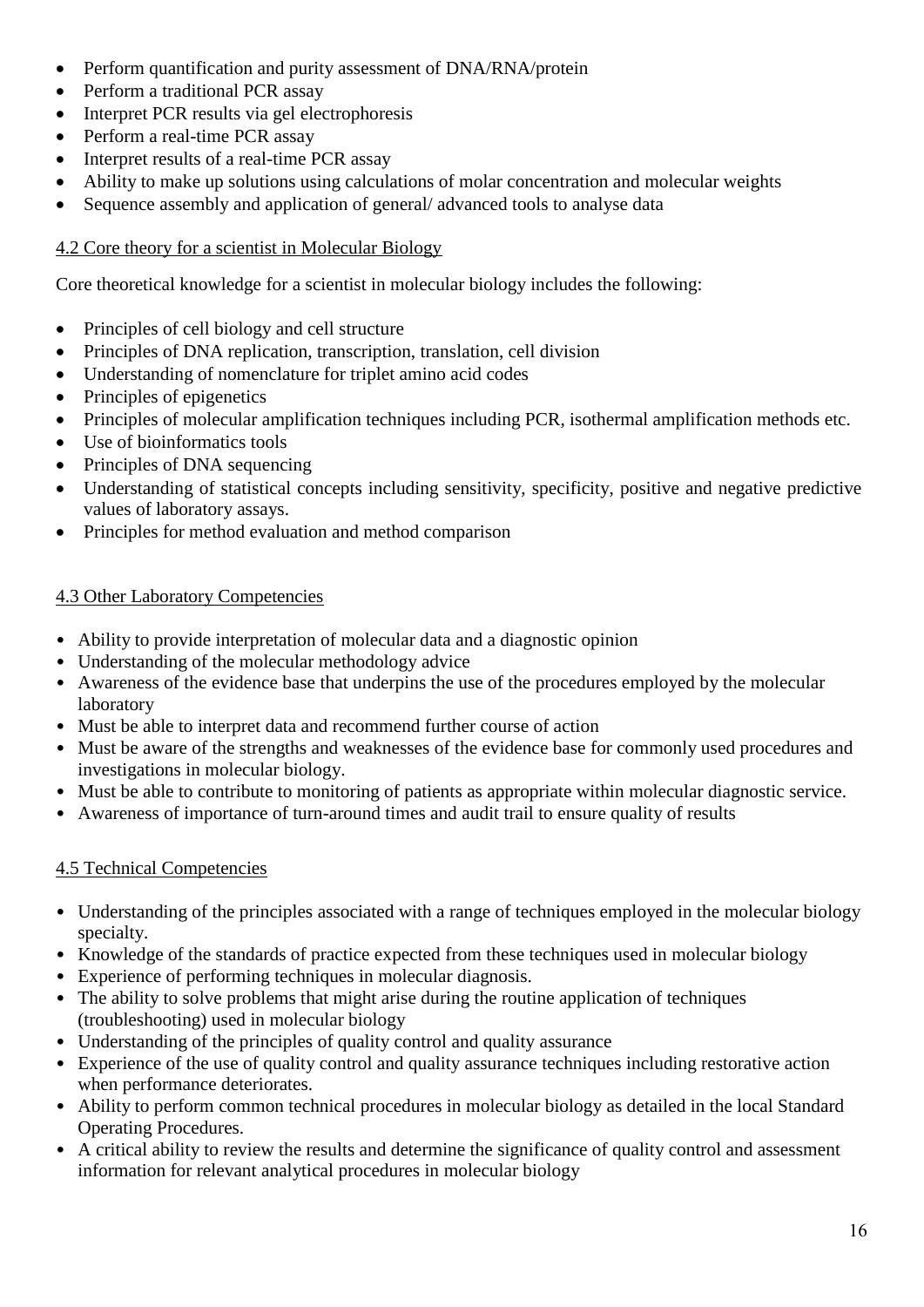- A detailed understanding of analytical principles utilised in molecular biology to facilitate method troubleshooting and the development of adequate procedures of preventative maintenance.
- An understanding of the hazards (environmental, biological, chemical, radioisotopic) associated with the practice of molecular biology and the appropriate controlling legislation and appropriate procedures of risk assessment.

### 4.6 Scientific Competencies

- Understanding the science that underpins the molecular biology specialty
- Demonstrating a strong base of knowledge appropriate to the molecular biology specialty and to the investigations available.
- Experience of searching for knowledge, critical appraisal of information and integration into the knowledge base of molecular biology.
- Ability to make judgements on the effectiveness of procedures performed in molecular biology
- Application of the knowledge base to the molecular biology specialty and to the range of procedures/investigations available in molecular biology
- A critical understanding of the application of investigative protocols and diagnostic tests in the assessment of disease and disorders
- Critical understanding of the integration and interpretation of molecular biology parameters with other relevant diagnostic parameters
- Understand the principles of the techniques and methods employed in molecular biology
- Must be familiar with the evidence for, and limitations of, common molecular biology procedures used in the diagnosis
- A critical understanding of scientific method and the tools required to successfully evaluate, develop and/or modify both current and emerging technologies as routine diagnostic tools in molecular biology
- An understanding of sensitivity, specificity, positive and negative predictive values of an assay.

The following are the generic competencies expected from all intern medical scientists on completion of internship:

### 4.7 Research and Development Competencies

- Ability to read and critically appraise the literature ability to develop the aims and objectives associated with a project
- Ability to develop an experimental protocol to meet the aims and objectives in a way that provides reliable and robust data.
- Ability to perform the required experimental work ability to produce and present the results (including statistical analysis)
- Ability to critically appraise results in light of existing knowledge and the hypothesis developed and to formulate further research questions
- Ability to present data and provide a critical appraisal to an audience of peers both spoken and written
- An awareness of the current extent of knowledge in immunology and an ability to employ appropriate information tools to search for, consolidate and critically examine information

## 4.8 Communication Competencies

- Ability to assess a situation and act accordingly when representing the specialty
- Ability to communicate the outcome of problem solving and research and development activities evidence of presentation of scientific material at meetings and in the literature
- Must be able to communicate effectively with professional colleagues within the discipline and in the wider scientific and clinical community
- Must be able to present findings effectively both orally and written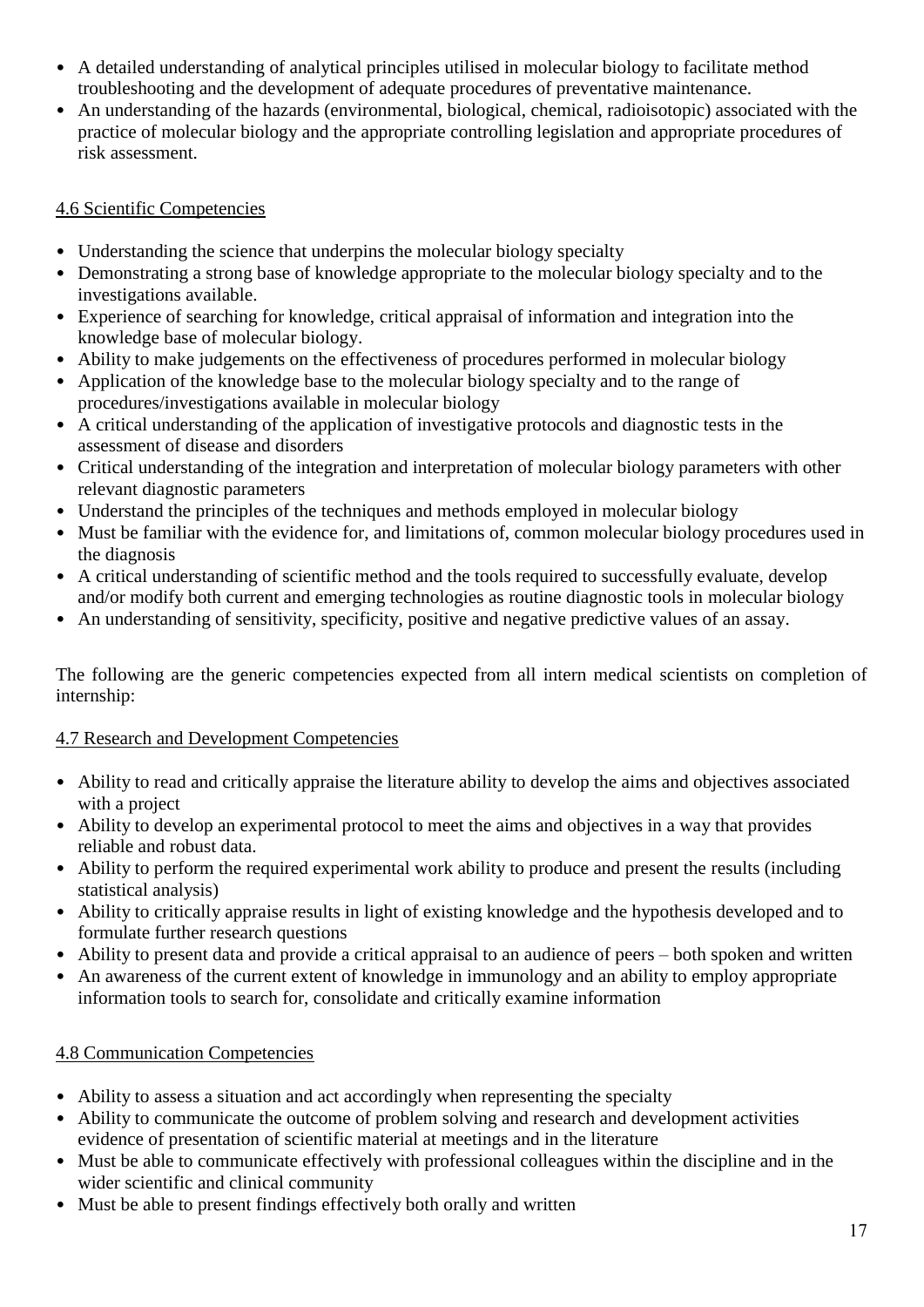• Must be able to use modern communication devices

# 4.9 Problem Solving Competencies

- ability to assess a situation which may pose a problem
- ability to determine the nature and severity of the problem
- ability call upon the required knowledge and experience to deal with the problem
- initiate resolution of the problem
- demonstrate personal initiative
- must be able to interpret internal quality control and external quality assurance data
- must be able to recognise when a test or procedure is not within adequate performance limits
- must be able to recognise the consequences of inadequate performance of individual tests or procedures
- must be able to identify potential causes of problems and to investigate these appropriately
- must be able to identify and appropriate solution to the problem and propose an effective and timely solution, including any requirement for clinical follow-up

# 4.10 Management Competencies

- Understanding of the legal and ethical boundaries of scientific research.
- Ability to recognise the limits of personal practice and when to seek advice.
- Ability to manage personal workload and prioritize tasks appropriately.
- Understanding of the principles of clinical governance including importance of confidentiality, informed consent and data security clinical audit, accreditation requirements relevant to the virology specialty.
- The ability to contribute effectively to work undertaken as part of a multi-disciplinary team
- Ability to supervise others as appropriate to area of practice.
- Understanding of the role of appraisal in staff management and development.
- Understanding of the need for career-long self-directed learning and the importance of continuing professional development.
- Understanding of the need for, and ability to establish and maintain a safe practice environment.

understanding of the structure and organization of the department

# 4.11 Ethics and Values Competencies

- Apply and maintain appropriate professional ethics, values attitudes and behaviour.
- Use science and technology effectively and critically, showing responsibility towards the environment and health of others
- Understand and apply ethics in both human and animal research
- Understand and comply with the laws of copyright protection, confidentiality and ownership of intellectual property
- Take responsibility within own limits of competence and recognise the need for lifelong learning with an awareness of personal and knowledge limitations
- Recognise the ethical and legal aspects in the field including record keeping and documentation

# **Bibliography**

# **Acts**

Occupational Health and Safety Act,<https://www.gov.za/documents/occupational-health-and-safety-act> Compensation for Occupational Injuries and Diseases Act, [https://www.saica.co.za/Technical/LegalandGovernance/Legislation/COIDA/tabid/3039/language/en-](https://www.saica.co.za/Technical/LegalandGovernance/Legislation/COIDA/tabid/3039/language/en-US/Default.aspx)[US/Default.aspx](https://www.saica.co.za/Technical/LegalandGovernance/Legislation/COIDA/tabid/3039/language/en-US/Default.aspx)

National Health Act, [http://section27.org.za/wp-content/uploads/2019/07/Stevenson-National-Health-Act-](http://section27.org.za/wp-content/uploads/2019/07/Stevenson-National-Health-Act-Guide-2019-1.pdf)[Guide-2019-1.pdf](http://section27.org.za/wp-content/uploads/2019/07/Stevenson-National-Health-Act-Guide-2019-1.pdf)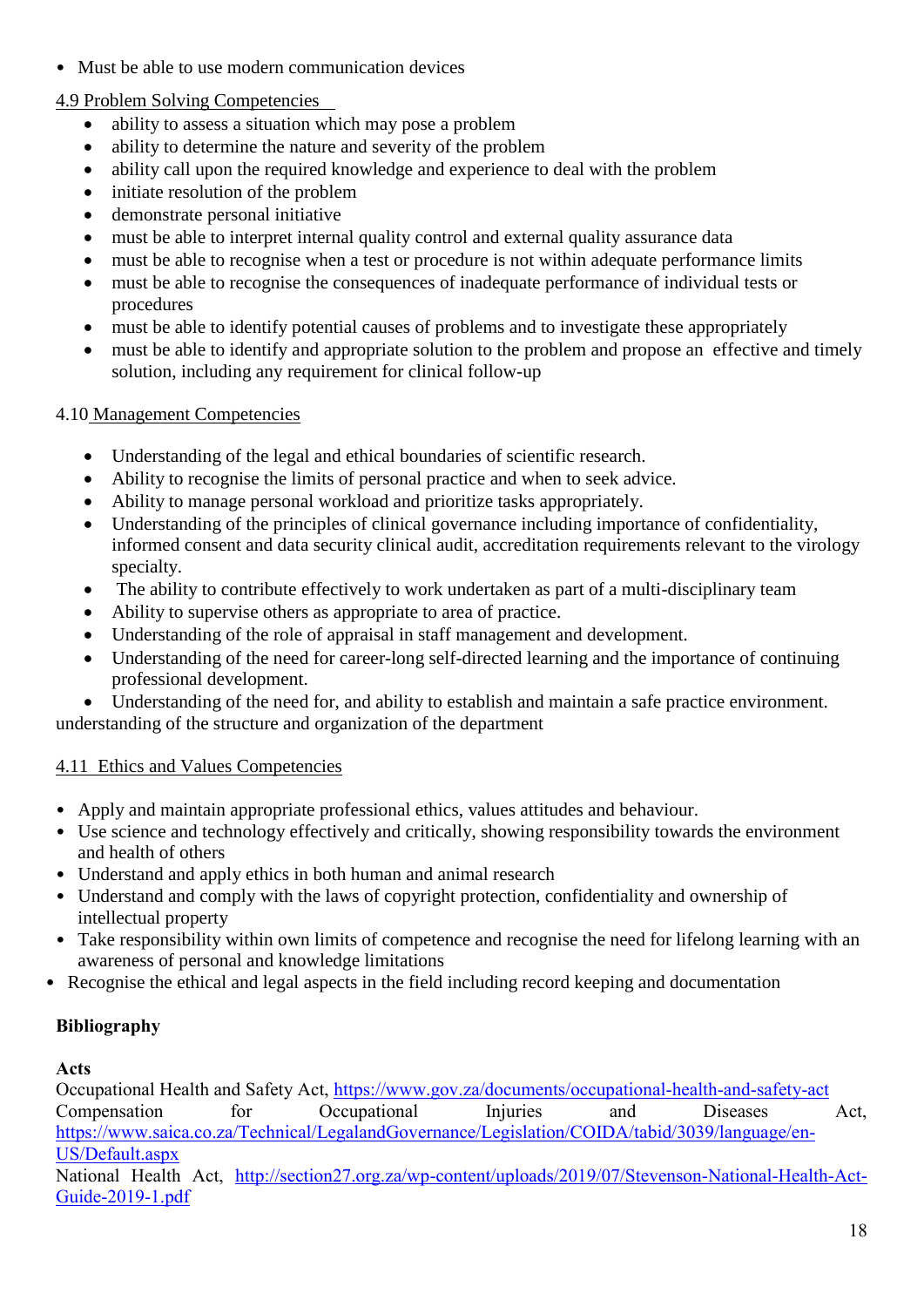Labour Relations Act especially the aspects regarding HIV/AIDS and the Human Tissue Act. [http://www.health.gov.za/index.php/2014-03-17-09-09-38/legislation/joomla-split-menu/category/84-](http://www.health.gov.za/index.php/2014-03-17-09-09-38/legislation/joomla-split-menu/category/84-2012r%3Fdownload%3D138:regulations-relating-to-categories-of-hospitals-r185-2012) [2012r%3Fdownload%3D138:regulations-relating-to-categories-of-hospitals-r185-2012](http://www.health.gov.za/index.php/2014-03-17-09-09-38/legislation/joomla-split-menu/category/84-2012r%3Fdownload%3D138:regulations-relating-to-categories-of-hospitals-r185-2012)

### **HPCSA Regulations**

REGULATIONS DEFINING THE SCOPE OF THE PROFESSION OF MEDICAL SCIENCE

[http://www.hpcsa.co.za/Uploads/editor/UserFiles/downloads/legislations/regulations/mdb/regulations/regula](http://www.hpcsa.co.za/Uploads/editor/UserFiles/downloads/legislations/regulations/mdb/regulations/regulations_gnr_579_2009.pdf) [tions\\_gnr\\_579\\_2009.pdf](http://www.hpcsa.co.za/Uploads/editor/UserFiles/downloads/legislations/regulations/mdb/regulations/regulations_gnr_579_2009.pdf)

REGULATIONS RELATING TO THE QUALIFICATIONS FOR REGISTRATION OF MEDICAL **SCIENTISTS** 

[http://www.hpcsa.co.za/Uploads/editor/UserFiles/downloads/legislations/regulations/mdb/regulations/regula](http://www.hpcsa.co.za/Uploads/editor/UserFiles/downloads/legislations/regulations/mdb/regulations/regulations_gnr_581_2009.pdf) [tions\\_gnr\\_581\\_2009.pdf](http://www.hpcsa.co.za/Uploads/editor/UserFiles/downloads/legislations/regulations/mdb/regulations/regulations_gnr_581_2009.pdf)

REGULATIONS RELATING TO THE REGISTRATION OF INTERNS IN MEDICAL SCIENCE [http://www.hpcsa.co.za/Uploads/editor/UserFiles/downloads/legislations/regulations/mdb/regulations/regula](http://www.hpcsa.co.za/Uploads/editor/UserFiles/downloads/legislations/regulations/mdb/regulations/regulations_gnr_578_2009.pdf) tions  $gnr$  578 2009.pdf

REGULATIONS RELATING TO THE REGISTRATION OF STUDENTS IN MEDICAL SCIENCE, [http://www.hpcsa.co.za/Uploads/editor/UserFiles/downloads/legislations/regulations/mdb/regulations/regula](http://www.hpcsa.co.za/Uploads/editor/UserFiles/downloads/legislations/regulations/mdb/regulations/regulations_gnr_580_2009.pdf) [tions\\_gnr\\_580\\_2009.pdf](http://www.hpcsa.co.za/Uploads/editor/UserFiles/downloads/legislations/regulations/mdb/regulations/regulations_gnr_580_2009.pdf)

REGULATIONS RELATING TO THE REGISTRATION OF CERTAIN CATEGORIES OF MEDICAL **SCIENTISTS** 

[http://www.hpcsa.co.za/Uploads/editor/UserFiles/downloads/legislations/regulations/mdb/regulations/regula](http://www.hpcsa.co.za/Uploads/editor/UserFiles/downloads/legislations/regulations/mdb/regulations/regulations_gnr_52_97.pdf) tions gnr 52 97.pdf

### **Registration**

[http://www.hpcsa.co.za/](http://www.hpcsa.co.za/PBMedicalDental/Registration) (registration forms may change, please use the most recent update)

### **Ethics and medico-legal aspects**

HPCSA Guidelines on Ethical Rules (version available from the HPCSA website – Booklets 1 to 11) [https://www.hpcsa.co.za/Uploads/Professional\\_Practice/Ethics\\_Booklet.pdf](https://www.hpcsa.co.za/Uploads/Professional_Practice/Ethics_Booklet.pdf)

The general guidelines for health researchers and Biotechnology research in South African dealing with patients and patient samples (version available from the HPCSA website – Booklets 13 and 14).

[https://www.hpcsa.co.za/Uploads/Professional\\_Practice/Ethics\\_Booklet.pdf](https://www.hpcsa.co.za/Uploads/Professional_Practice/Ethics_Booklet.pdf)

NHLS SOP GPL2773, Minimizing transcription errors, compliance checks….

NHLS SOP POLH0009, NHLS code of conduct

NHLS SOP CHE0599, GLP in a molecular laboratory

NHLS SOP IMM0201, GLP for immunology

NHLS SOP GPQ0061, Confidentiality in the NHLS

### **Safety and Quality Management**

NHLS Safety Manual, NHLS POLS0001 Occupational Health safety Programme, NHLS POLS0002 Health and Safety Policies, NHLS POLS0003 Safety Procedures, NHLS POLS0004 Potential Work Hazards, NHLS POLS0005 NHLS safety manual – hazardous biological agents, NHLS POLS0006 Safety and Waste Management forms, NHLS POLS0009 NHLS safety health and environment (SHE) policy, NHLS POLS0010 Part 2 - ISO 15189:2012 "Medical laboratories - Requirements for quality and competence" <https://www.westgard.com/iso-15189-2012-requirements-1.htm>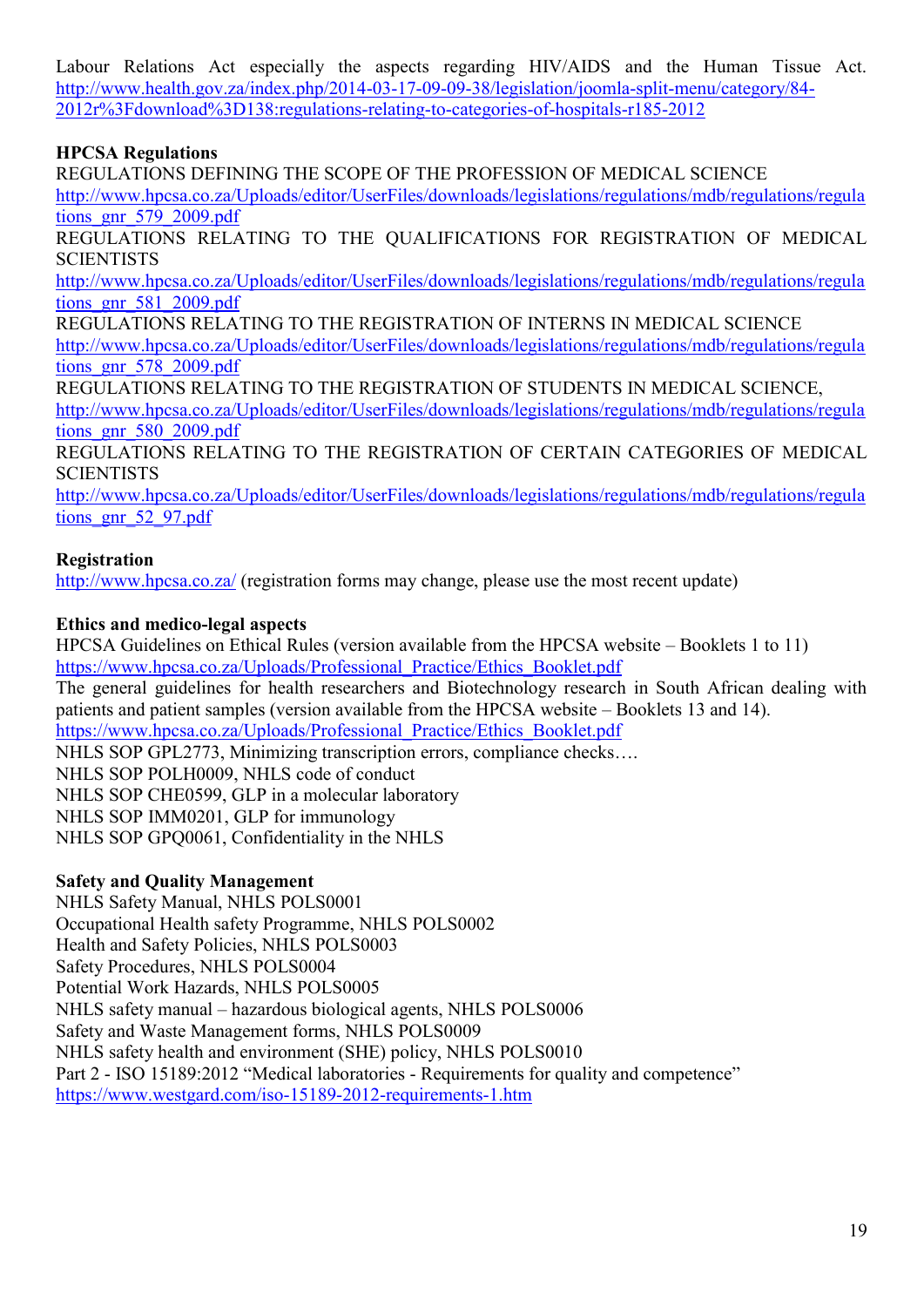| Appendix 1                                                                                     |        |                |                      |  |  |  |  |
|------------------------------------------------------------------------------------------------|--------|----------------|----------------------|--|--|--|--|
| <b>Evaluation Report - Intern Scientist</b>                                                    |        |                |                      |  |  |  |  |
|                                                                                                |        |                |                      |  |  |  |  |
|                                                                                                |        |                |                      |  |  |  |  |
|                                                                                                |        |                |                      |  |  |  |  |
|                                                                                                |        |                |                      |  |  |  |  |
|                                                                                                |        |                |                      |  |  |  |  |
|                                                                                                |        |                |                      |  |  |  |  |
| The intern scientist has been under supervision by the supervisor                              |        |                |                      |  |  |  |  |
|                                                                                                |        |                |                      |  |  |  |  |
| The supervisor has found the intern scientist's performance in the following categories to be: |        |                |                      |  |  |  |  |
|                                                                                                | 1 good | 2 satisfactory | $3^{\circ}$<br>needs |  |  |  |  |
|                                                                                                |        |                | further              |  |  |  |  |
|                                                                                                |        |                | training             |  |  |  |  |
| Processing routine samples:                                                                    |        |                |                      |  |  |  |  |
| Working under pressure                                                                         |        |                |                      |  |  |  |  |
| Working as part of a team                                                                      |        |                |                      |  |  |  |  |
| Punctuality                                                                                    |        |                |                      |  |  |  |  |
| Enthusiasm                                                                                     |        |                |                      |  |  |  |  |
| scientific<br>Understanding                                                                    |        |                |                      |  |  |  |  |
| principles of diagnostic tests                                                                 |        |                |                      |  |  |  |  |
| Understanding clinical                                                                         |        |                |                      |  |  |  |  |
| impact of diagnostic test                                                                      |        |                |                      |  |  |  |  |
| results                                                                                        |        |                |                      |  |  |  |  |
| Following the principles of                                                                    |        |                |                      |  |  |  |  |
| aaad quality occurrence                                                                        |        |                |                      |  |  |  |  |

good quality assurance Conducting research projects Presenting data to a scientific forum Troubleshooting laboratory assays

Is the supervisor aware of any patient/doctor/customer complaints that resulted from the actions of the intern scientist? If so please provide details.

………………………………………………………………………………………………………………… ………………………………………………………………… Is the supervisor aware of any laboratory results of poor quality issued by the intern scientist? ………………………………………………………………………………………………………………… ………………………………………………………………… Are there specific areas in which the intern scientist excelled? ………………………………………………………………………………………………………………… ………………………………………………………………… Areas for improvement? ………………………………………………………………………………………………………………… ……………………………………………………………… Does the supervisor have any reservations about the intern scientist registering as a biological scientist with

the HPCSA upon completion of the necessary requirements?